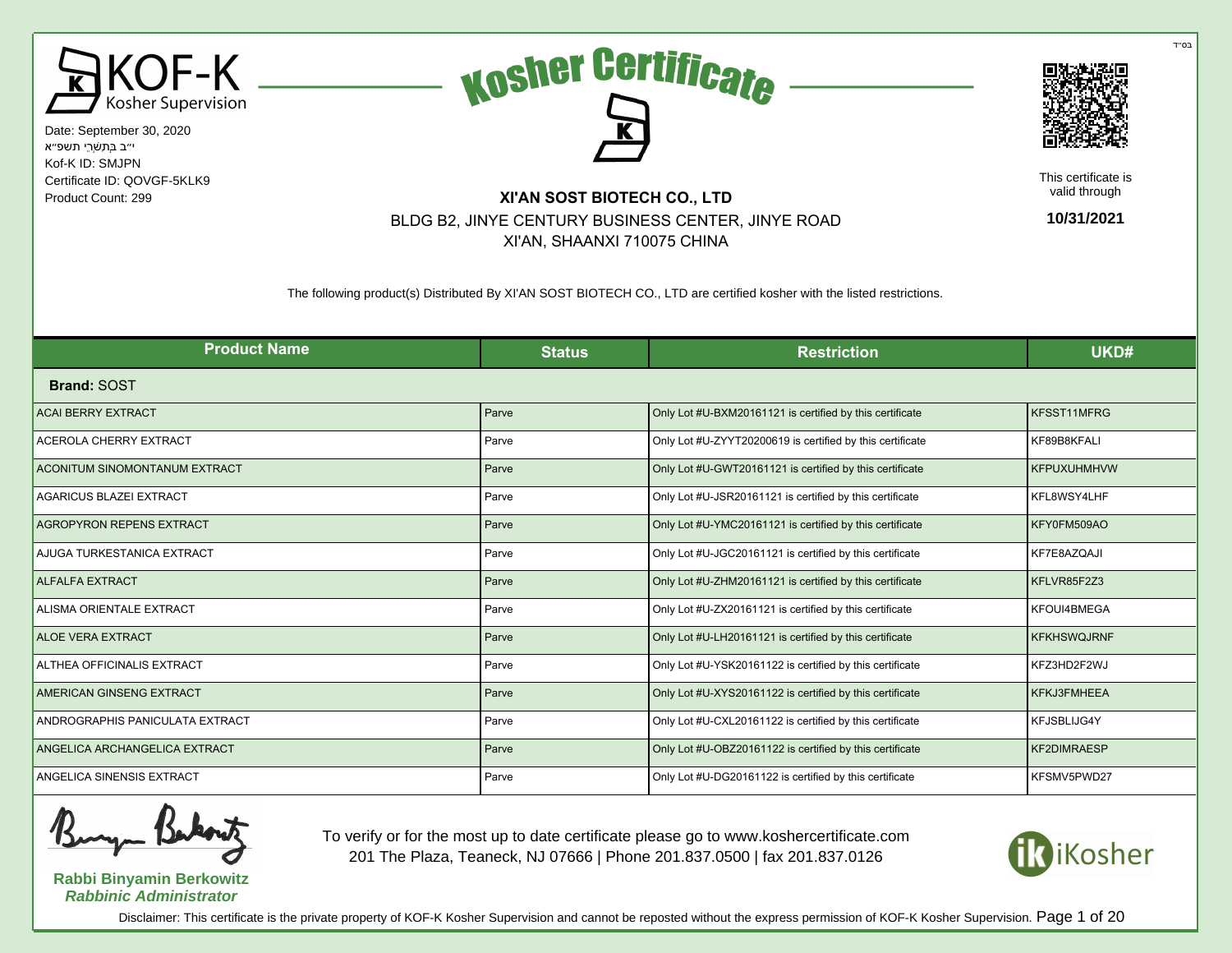





This certificate is valid through

**10/31/2021**

## Product Count: 299 **XI'AN SOST BIOTECH CO., LTD** BLDG B2, JINYE CENTURY BUSINESS CENTER, JINYE ROAD XI'AN, SHAANXI 710075 CHINA

The following product(s) Distributed By XI'AN SOST BIOTECH CO., LTD are certified kosher with the listed restrictions.

| <b>Product Name</b>            | <b>Status</b> | <b>Restriction</b>                                        | UKD#               |
|--------------------------------|---------------|-----------------------------------------------------------|--------------------|
| ANGELICAE PUBESCENTIS EXTRACT  | Parve         | Only Lot #U-DH20161122 is certified by this certificate   | KFH7AN70XE1        |
| ANISEED EXTRACT                | Parve         | Only Lot #U-DHX20161124 is certified by this certificate  | KF4KMUTZDMH        |
| APPLE CIDER VINEGAR POWDER     | Parve         | Only Lot #U-PGC20200309 is certified by this certificate  | KFMHPB52PKC        |
| ARTEMISIA ANNUA EXTRACT        | Parve         | Only Lot #U-HHH20161124 is certified by this certificate  | KF3RU4XHFF1        |
| <b>ARTICHOKE EXTRACT</b>       | Parve         | Only Lot #U-YJ20161124 is certified by this certificate   | KF009MD7DFJ        |
| ASCOPHYLLUM NODOSUM EXTRACT    | Parve         | Only Lot #U-PYZ20161124 is certified by this certificate  | KFD801J6A2G        |
| <b>ASTRAGALUS EXTRACT</b>      | Parve         | Only Lot #U-HQ20200929 is certified by this certificate   | KFD1YWTMX8B        |
| <b>BACOPA MONNIERI EXTRACT</b> | Parve         | Only Lot #U-JMCX20161124 is certified by this certificate | <b>KFJZTCBNAKJ</b> |
| <b>BAMBOO LEAF EXTRACT</b>     | Parve         | Only Lot #U-ZY20161124 is certified by this certificate   | KFVLE6J2VSD        |
| <b>BANABA EXTRACT</b>          | Parve         | Only Lot #U-BNB20200930 is certified by this certificate  | KFWW4CVHDMZ        |
| <b>BANABA LEAF EXTRACT</b>     | Parve         | Only Lot #U-BNB20161124 is certified by this certificate  | KFZ04DYY790        |
| <b>BARLEY GRASS EXTRACT</b>    | Parve         | Only Lot #U-DMM20161127 is certified by this certificate  | KFLAZZ9A9NJ        |
| <b>BAYBERRY BARK EXTRACT</b>   | Parve         | Only Lot #U-YMSP20161127 is certified by this certificate | KFHNPXYYH5H        |
| <b>BEARBERRY EXTRACT</b>       | Parve         | Only Lot #U-XG20161127 is certified by this certificate   | KF4T04SUMSP        |
| <b>BEARBERRY LEAF EXTRACT</b>  | Parve         | Only Lot #U-XGY20161127 is certified by this certificate  | KFSUFV5HQ8X        |

**Rabbi Binyamin Berkowitz Rabbinic Administrator**

To verify or for the most up to date certificate please go to www.koshercertificate.com 201 The Plaza, Teaneck, NJ 07666 | Phone 201.837.0500 | fax 201.837.0126



Disclaimer: This certificate is the private property of KOF-K Kosher Supervision and cannot be reposted without the express permission of KOF-K Kosher Supervision. Page 2 of 20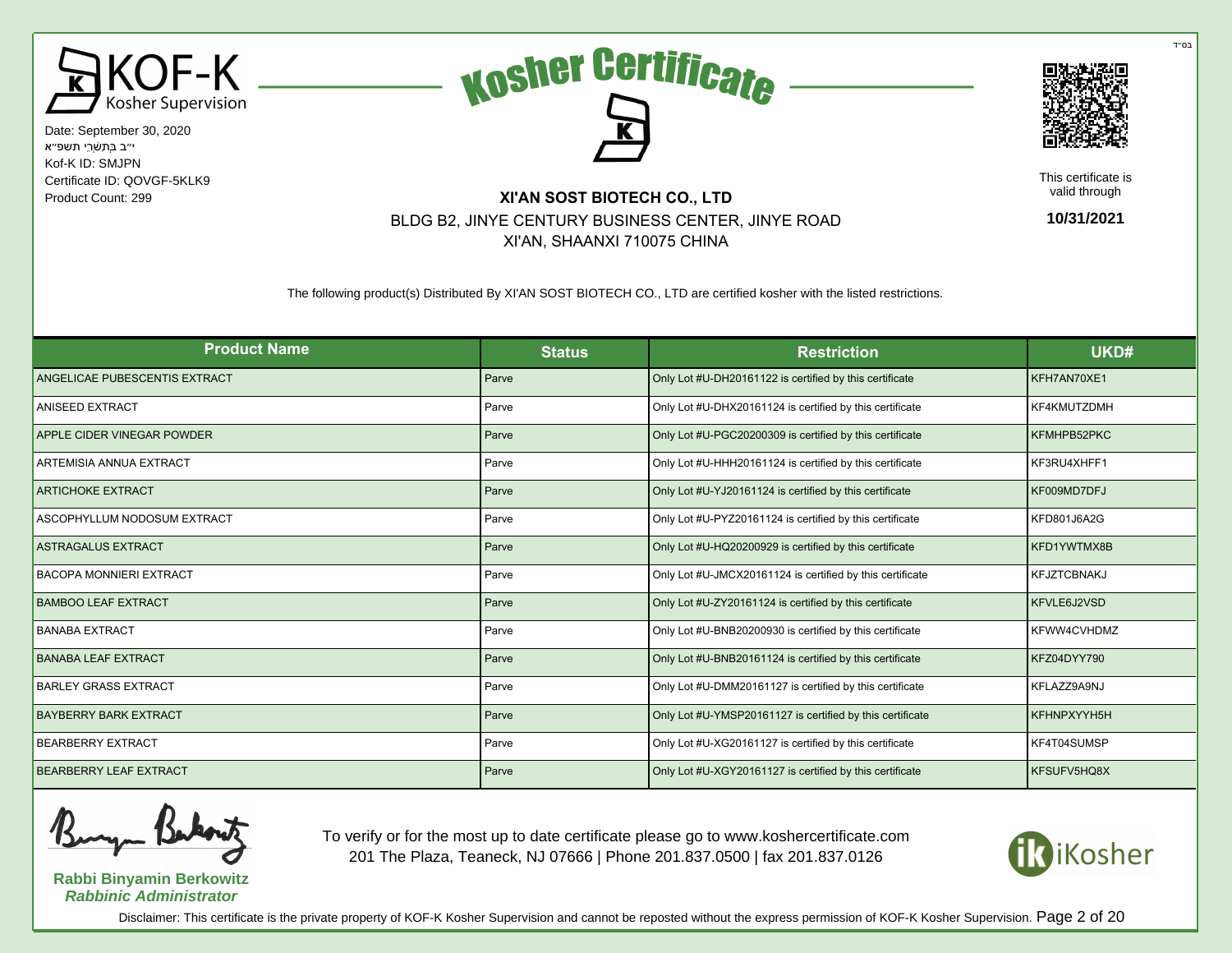





This certificate is valid through

**10/31/2021**

# Product Count: 299 **XI'AN SOST BIOTECH CO., LTD** BLDG B2, JINYE CENTURY BUSINESS CENTER, JINYE ROAD XI'AN, SHAANXI 710075 CHINA

The following product(s) Distributed By XI'AN SOST BIOTECH CO., LTD are certified kosher with the listed restrictions.

| <b>Product Name</b>                  | <b>Status</b> | <b>Restriction</b>                                        | UKD#               |
|--------------------------------------|---------------|-----------------------------------------------------------|--------------------|
| <b>BEET ROOT EXTRACT</b>             | Parve         | Only Lot #U-TC20161127 is certified by this certificate   | KF6IHCMG6PG        |
| <b>BELLADONNA EXTRACT</b>            | Parve         | Only Lot #U-DQ20161128 is certified by this certificate   | KFS2055Y7NW        |
| <b>BILBERRY EXTRACT</b>              | Parve         | Only Lot #U-YJ20161128 is certified by this certificate   | <b>KFBBIIYKJQF</b> |
| <b>BITTER APRICOT KERNEL EXTRACT</b> | Parve         | Only Lot #U-KXR20161128 is certified by this certificate  | KFX9BKU60C3        |
| <b>BITTER BARK EXTRACT</b>           | Parve         | Only Lot #U-KSP20161128 is certified by this certificate  | KFTZN4M4MU4        |
| <b>BITTER MELON EXTRACT</b>          | Parve         | Only Lot #U-KG20161128 is certified by this certificate   | KF79I4XOKIX        |
| <b>BITTER ORANGE EXTRACT</b>         | Parve         | Only Lot #U-KC20161128 is certified by this certificate   | KFFS1EJ8ACY        |
| <b>BLACK COHOSH EXTRACT</b>          | Parve         | Only Lot #U-HSM20161130 is certified by this certificate  | KFXHQPDC35Q        |
| <b>BLACK PEPPER EXTRACT</b>          | Parve         | Only Lot #U-HHJ20161130 is certified by this certificate  | KFEZFXC1OS6        |
| <b>BLACK SEEDS EXTRACT</b>           | Parve         | Only Lot #U-HZCZ20161130 is certified by this certificate | KFKKOW0PK4C        |
| <b>BLACK SESAME EXTRACT</b>          | Parve         | Only Lot #U-ZM20161130 is certified by this certificate   | KFYV6EWVROD        |
| <b>BLACK TEA EXTRACT</b>             | Parve         | Only Lot #U-HC20161130 is certified by this certificate   | KF8VVJ22VSF        |
| <b>BLACK WALNUT EXTRACT</b>          | Parve         | Only Lot #U-HHT20161130 is certified by this certificate  | KFHD7GALDJJ        |
| <b>BLADDERWRACK EXTRACT</b>          | Parve         | Only Lot #U-MJZ20161130 is certified by this certificate  | KFZ6NEF2FYJ        |
| <b>BOSWELLIA SERRATE EXTRACT</b>     | Parve         | Only Lot #U-RX20161201 is certified by this certificate   | KF27EVFSJBF        |



**Rabbi Binyamin Berkowitz Rabbinic Administrator**

To verify or for the most up to date certificate please go to www.koshercertificate.com 201 The Plaza, Teaneck, NJ 07666 | Phone 201.837.0500 | fax 201.837.0126



Disclaimer: This certificate is the private property of KOF-K Kosher Supervision and cannot be reposted without the express permission of KOF-K Kosher Supervision. Page 3 of 20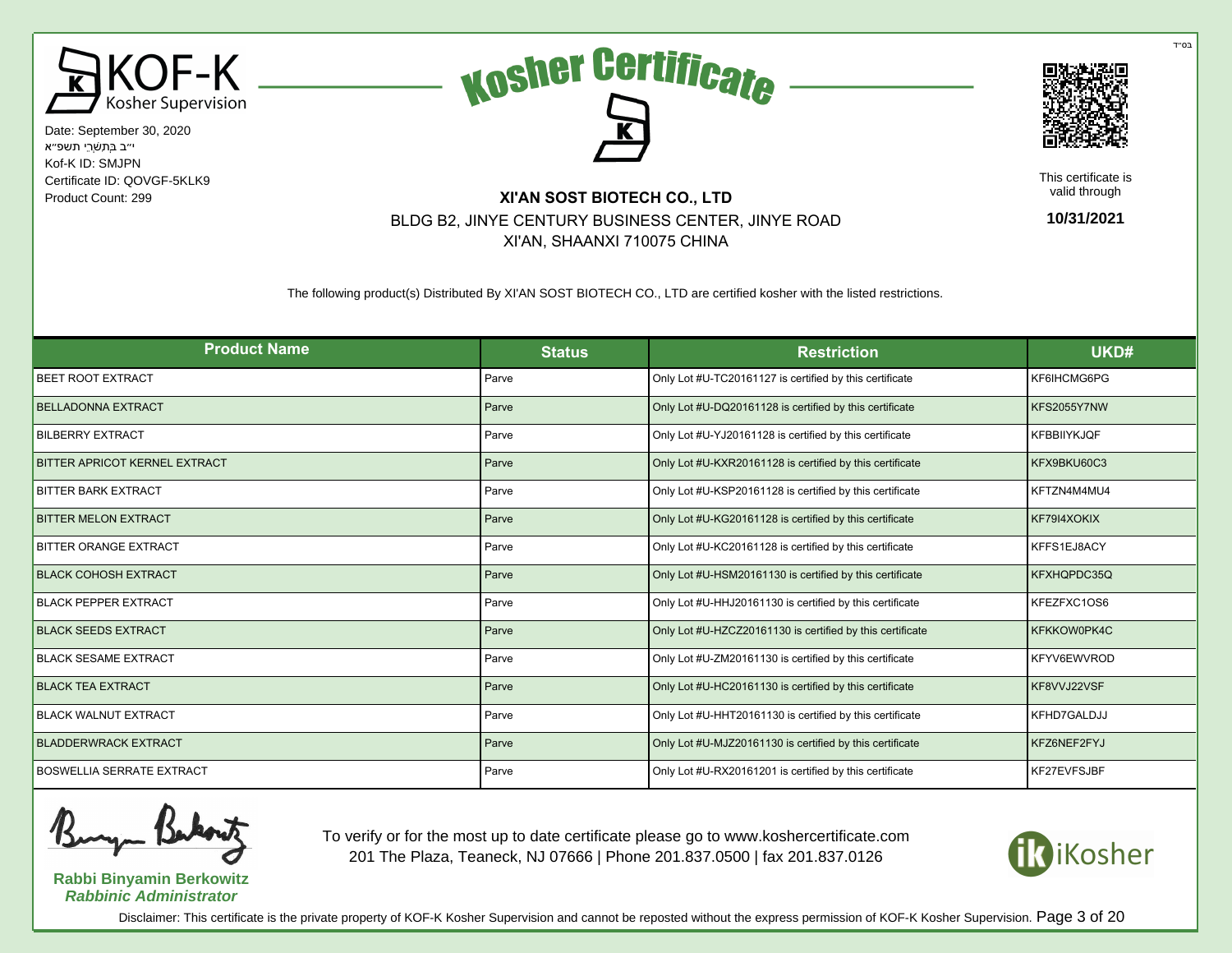





This certificate is valid through

**10/31/2021**

# Product Count: 299 **XI'AN SOST BIOTECH CO., LTD** BLDG B2, JINYE CENTURY BUSINESS CENTER, JINYE ROAD XI'AN, SHAANXI 710075 CHINA

The following product(s) Distributed By XI'AN SOST BIOTECH CO., LTD are certified kosher with the listed restrictions.

| <b>Product Name</b>               | <b>Status</b> | <b>Restriction</b>                                       | UKD#               |
|-----------------------------------|---------------|----------------------------------------------------------|--------------------|
| <b>BROCCOLI EXTRACT</b>           | Parve         | Only Lot #U-XLH20161201 is certified by this certificate | KFA1P7OY7NT        |
| <b>BROWN ALGAE EXTRACT</b>        | Parve         | Only Lot #U-GZ20161201 is certified by this certificate  | KF8A7659TF1        |
| <b>BUCHU LEAF EXTRACT</b>         | Parve         | Only Lot #U-BKY20161201 is certified by this certificate | KFEYXTDE4L5        |
| <b>BUCKWHEAT EXTRACT</b>          | Parve         | Only Lot #U-QM20161201 is certified by this certificate  | KFR8DJJ5HX7        |
| <b>BUPLEURUM FALCATUM EXTRACT</b> | Parve         | Only Lot #U-CH20161121 is certified by this certificate  | KF0OQ4XOKU1        |
| <b>BURDOCK ROOT EXTRACT</b>       | Parve         | Only Lot #U-NB20161201 is certified by this certificate  | KFILQ5DGJAP        |
| <b>BUTTERBUR EXTRACT</b>          | Parve         | Only Lot #UDC20161201 is certified by this certificate   | KFB0VR5IQ45        |
| <b>BUTTERFLY PEA POWDER</b>       | Parve         | Only Lot #U-DDH20200620 is certified by this certificate | <b>KFXTTNDZIJO</b> |
| <b>CABBAGE EXTRACT</b>            | Parve         | Only Lot #U-JXC20161204 is certified by this certificate | KF1ZEUP3AZJ        |
| <b>CACTUS EXTRACT</b>             | Parve         | Only Lot #U-XRZ20161204 is certified by this certificate | KFZIJHU8MPF        |
| <b>CAPSICUM EXTRACT</b>           | Parve         | Only Lot #U-LJ20161204 is certified by this certificate  | KFDZB3UR4NG        |
| <b>CARROT EXTRACT</b>             | Parve         | Only Lot #U-HLB20161204 is certified by this certificate | KFJC02ZWXJF        |
| <b>CARUM CAVI EXTRACT</b>         | Parve         | Only Lot #U-GLZ20161204 is certified by this certificate | KFF8LRQ3NNS        |
| CASCARA SAGRADA EXTRACT           | Parve         | Only Lot #U-SLP20161204 is certified by this certificate | KFCWF4HX39O        |
| <b>CASSIA NOMAME EXTRACT</b>      | Parve         | Only Lot #U-SZJ20161204 is certified by this certificate | KFDZKK4Y5JZ        |

**Rabbi Binyamin Berkowitz Rabbinic Administrator**

To verify or for the most up to date certificate please go to www.koshercertificate.com 201 The Plaza, Teaneck, NJ 07666 | Phone 201.837.0500 | fax 201.837.0126



Disclaimer: This certificate is the private property of KOF-K Kosher Supervision and cannot be reposted without the express permission of KOF-K Kosher Supervision. Page 4 of 20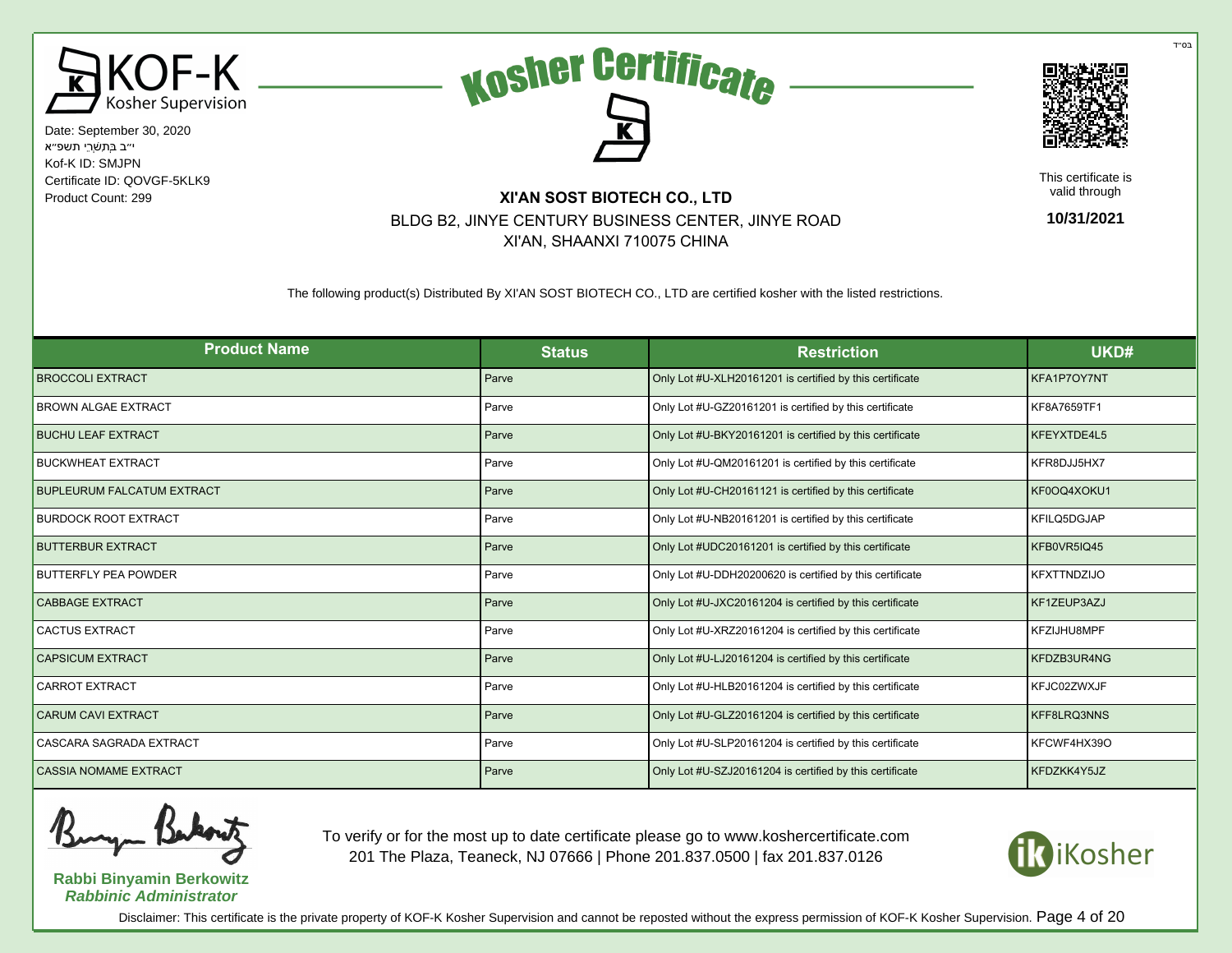





This certificate is valid through

**10/31/2021**

## Product Count: 299 **XI'AN SOST BIOTECH CO., LTD** BLDG B2, JINYE CENTURY BUSINESS CENTER, JINYE ROAD XI'AN, SHAANXI 710075 CHINA

The following product(s) Distributed By XI'AN SOST BIOTECH CO., LTD are certified kosher with the listed restrictions.

| <b>Product Name</b>             | <b>Status</b> | <b>Restriction</b>                                          | UKD#               |
|---------------------------------|---------------|-------------------------------------------------------------|--------------------|
| CASSIA SEED EXTRACT             | Parve         | Only Lot #U-JMZ20161204 is certified by this certificate    | KFESI9X7O32        |
| <b>CAT'S CLAW EXTRACT</b>       | Parve         | Only Lot #U-MZC20161207 is certified by this certificate    | KF10P5BR1YI        |
| <b>CELERY EXTRACT</b>           | Parve         | Only Lot #U-QC20161207 is certified by this certificate     | KFO4NKUGDR2        |
| <b>CENTELLA EXTRACT</b>         | Parve         | Only Lot #U-JXC20161207 is certified by this certificate    | KFZX0Y40R5A        |
| CHAGA MUSHROOM EXTRACT          | Parve         | Only Lot #U-BHR20161207 is certified by this certificate    | KFHZOMI3BRQ        |
| <b>CHAMOMILE EXTRACT</b>        | Parve         | Only Lot #U-YGJ20161207 is certified by this certificate    | KFVENWL7PD2        |
| CHASTE TREE EXTRACT             | Parve         | Only Lot #U-MJZ20161207 is certified by this certificate    | KFRL9PVR2TN        |
| <b>CHICORY ROOT EXTRACT</b>     | Parve         | Only Lot #U-JJ20161207 is certified by this certificate     | KF9QBPJ1TB8        |
| CHINESE ASH BARK EXTRACT        | Parve         | Only Lot #U-BLSP20161207 is certified by this certificate   | KFB9PO4XWHH        |
| <b>CHOKEBERRY EXTRACT</b>       | Parve         | Only Lot #U-HGXLHQ20161207 is certified by this certificate | KFM2YHK60ZK        |
| CHRYSANTHEMUM EXTRACT           | Parve         | Only Lot #U-JH20161207 is certified by this certificate     | KF58EWRR50Q        |
| <b>CINNAMON EXTRACT</b>         | Parve         | Only Lot #U-RG20161207 is certified by this certificate     | KFKVS5UXL62        |
| CISTANCHE TUBULOSA EXTRACT      | Parve         | Only Lot #U-RCR20161208 is certified by this certificate    | KFVWDKDE9DR        |
| <b>CITRUS AURANTIUM EXTRACT</b> | Parve         | Only Lot #U-ZS20161208 is certified by this certificate     | <b>KFLHCDNYKFW</b> |
| <b>CITRUS LEMON EXTRACT</b>     | Parve         | Only Lot #U-NM20161208 is certified by this certificate     | KF9TDP1TUC6        |

**Rabbi Binyamin Berkowitz Rabbinic Administrator**

To verify or for the most up to date certificate please go to www.koshercertificate.com 201 The Plaza, Teaneck, NJ 07666 | Phone 201.837.0500 | fax 201.837.0126



Disclaimer: This certificate is the private property of KOF-K Kosher Supervision and cannot be reposted without the express permission of KOF-K Kosher Supervision. Page 5 of 20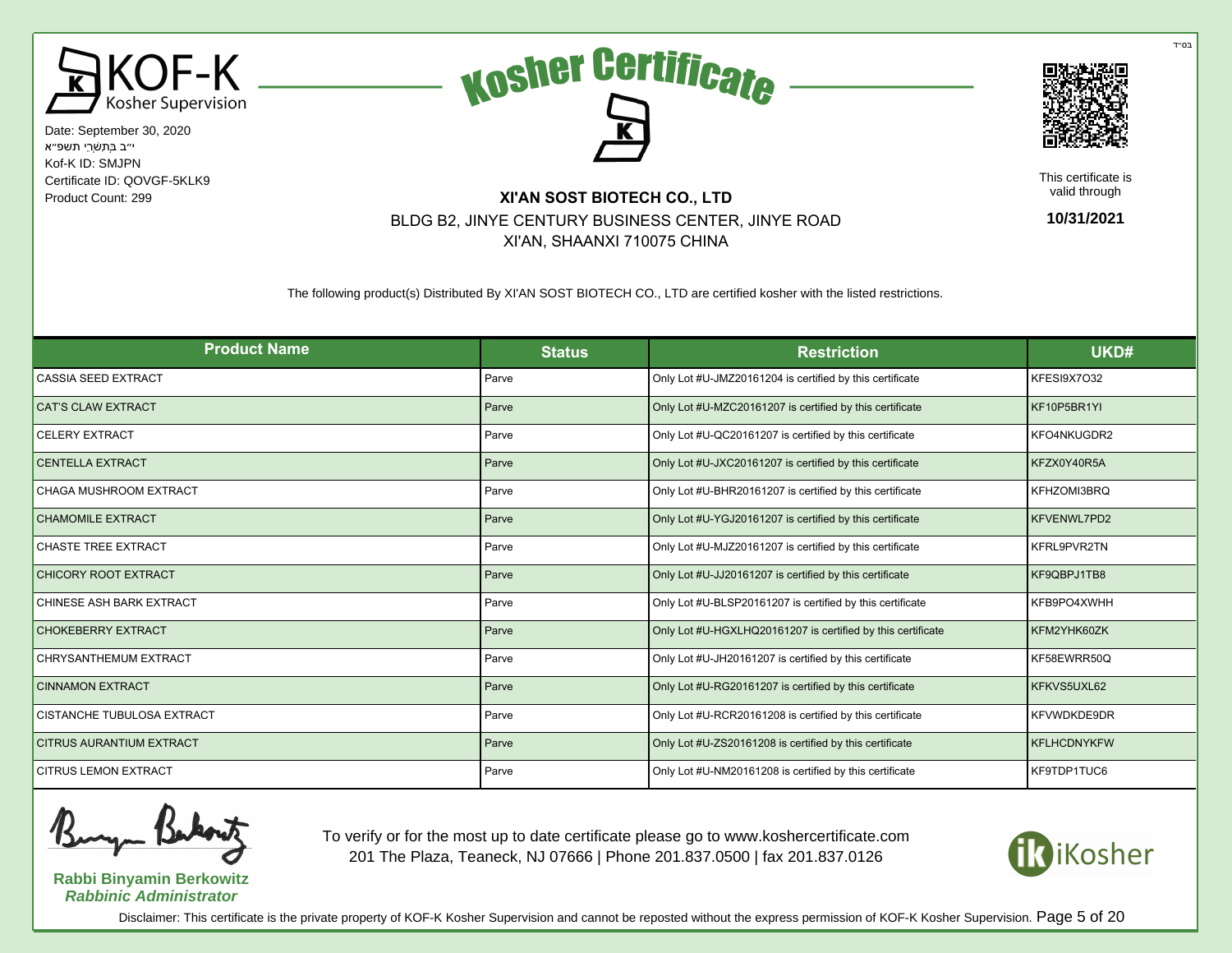





This certificate is valid through

**10/31/2021**

# Product Count: 299 **XI'AN SOST BIOTECH CO., LTD** BLDG B2, JINYE CENTURY BUSINESS CENTER, JINYE ROAD XI'AN, SHAANXI 710075 CHINA

The following product(s) Distributed By XI'AN SOST BIOTECH CO., LTD are certified kosher with the listed restrictions.

| <b>Product Name</b>                 | <b>Status</b> | <b>Restriction</b>                                         | UKD#               |
|-------------------------------------|---------------|------------------------------------------------------------|--------------------|
| <b>CITRUS SINENSIS EXTRACT</b>      | Parve         | Only Lot #U-XC20161208 is certified by this certificate    | <b>KF7RRGKAUHE</b> |
| <b>CLOVE EXTRACT</b>                | Parve         | Only Lot #U-DX20161208 is certified by this certificate    | <b>KF7EJGMUEDR</b> |
| <b>CODONOPSIS EXTRACT</b>           | Parve         | Only Lot #U-DS20161211 is certified by this certificate    | <b>KFCGX0HYACI</b> |
| <b>COLEUS FORSKOHLII EXTRACT</b>    | Parve         | Only Lot #U-MHQRH20161211 is certified by this certificate | KFEG2SQ95HA        |
| <b>COLTSFOOT EXTRACT</b>            | Parve         | Only Lot #U-KD20161211 is certified by this certificate    | KFFQEXEF1MI        |
| <b>COMFREY EXTRACT</b>              | Parve         | Only Lot #U-ZC20161211 is certified by this certificate    | KF0K0LQIA4D        |
| <b>COMMON CNIDIUM FRUIT EXTRACT</b> | Parve         | Only Lot #U-SCZ20161211 is certified by this certificate   | KFRFNH5YDF1        |
| <b>COMMON MULLEIN EXTRACT</b>       | Parve         | Only Lot #U-MRH20161211 is certified by this certificate   | KFQ7AF018SI        |
| <b>COPTIS CHINENSIS EXTRACT</b>     | Parve         | Only Lot #U-HL20161211 is certified by this certificate    | KFP6NPN323V        |
| CORYDALIS YANHUSUO EXTRACT          | Parve         | Only Lot #U-YHS20161213 is certified by this certificate   | KFP31UW2PRT        |
| <b>CRANBERRY EXTRACT</b>            | Parve         | Only Lot #U-MYJ20161213 is certified by this certificate   | KF6VZ45NHJE        |
| <b>CUCUMBER EXTRACT</b>             | Parve         | Only Lot #U-HG20161213 is certified by this certificate    | KF7624P7QF8        |
| <b>CUMIN EXTRACT</b>                | Parve         | Only Lot #U-ZR20161213 is certified by this certificate    | KF0G9JEDKDQ        |
| <b>CUSCUTA CHINENSIS EXTRACT</b>    | Parve         | Only Lot #U-TSZ20161214 is certified by this certificate   | KFFNIG3ZM03        |
| <b>CYANOTIS VAGA EXTRACT</b>        | Parve         | Only Lot #U-LSC20161214 is certified by this certificate   | KFKQD8FGT2X        |



**Rabbi Binyamin Berkowitz Rabbinic Administrator**

To verify or for the most up to date certificate please go to www.koshercertificate.com 201 The Plaza, Teaneck, NJ 07666 | Phone 201.837.0500 | fax 201.837.0126



Disclaimer: This certificate is the private property of KOF-K Kosher Supervision and cannot be reposted without the express permission of KOF-K Kosher Supervision. Page 6 of 20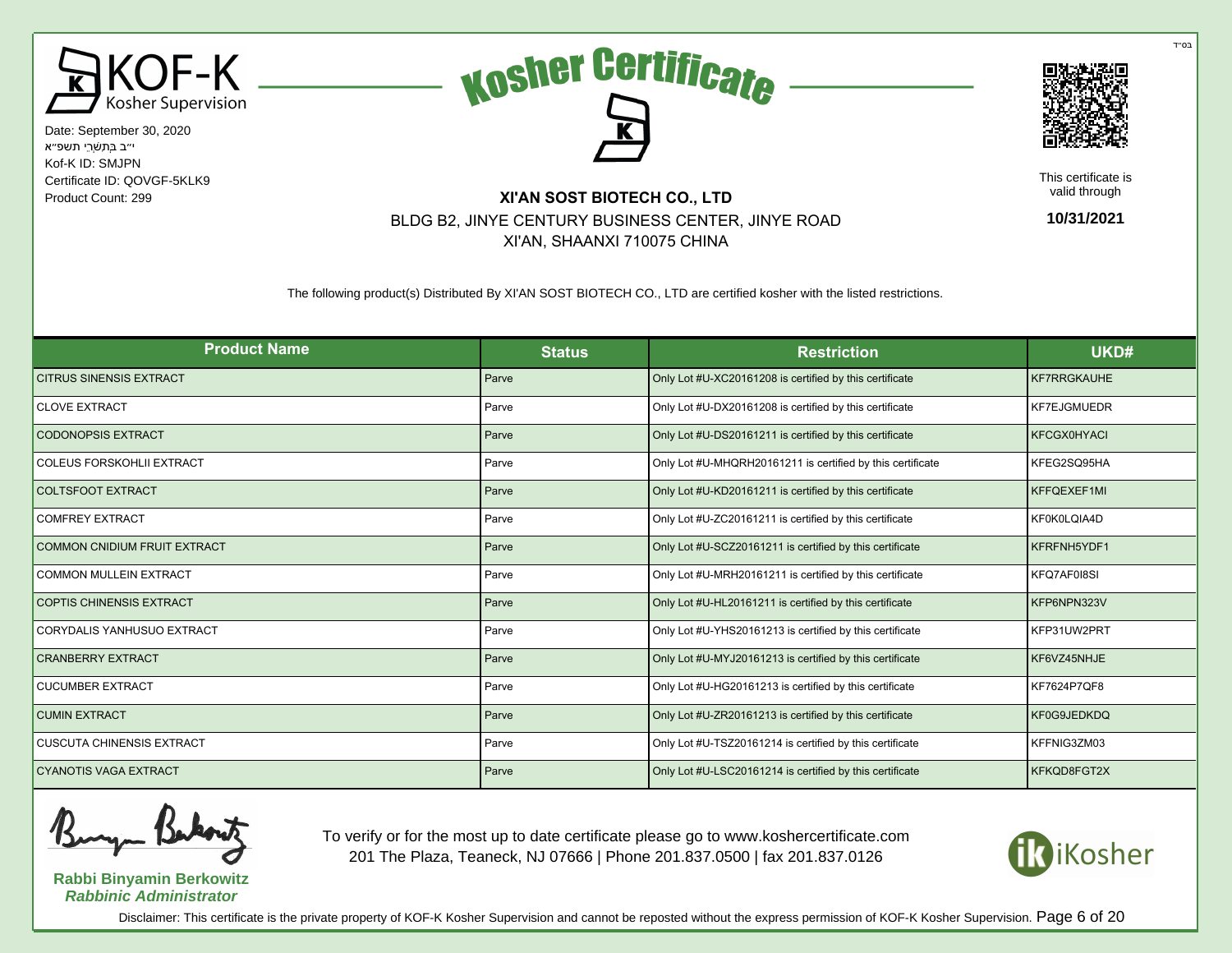





This certificate is valid through

**10/31/2021**

# Product Count: 299 **XI'AN SOST BIOTECH CO., LTD** BLDG B2, JINYE CENTURY BUSINESS CENTER, JINYE ROAD XI'AN, SHAANXI 710075 CHINA

The following product(s) Distributed By XI'AN SOST BIOTECH CO., LTD are certified kosher with the listed restrictions.

| <b>Product Name</b>               | <b>Status</b> | <b>Restriction</b>                                        | UKD#               |
|-----------------------------------|---------------|-----------------------------------------------------------|--------------------|
| CYNOMORIUM SONGARICUM EXTRACT     | Parve         | Only Lot #U-SY20161214 is certified by this certificate   | KFSUVDM24HA        |
| <b>DANDELION EXTRACT</b>          | Parve         | Only Lot #U-PGY20161214 is certified by this certificate  | KF5MHJ9JU41        |
| DEER ROOT EXTRACT                 | Parve         | Only Lot #U-LG20161214 is certified by this certificate   | <b>KFIQLCCGOLV</b> |
| DENDROBIUM STEM EXTRACT           | Parve         | Only Lot #U-JCSH20161214 is certified by this certificate | <b>KFPKYJWNWJ2</b> |
| <b>DEVIL'S CLAW EXTRACT</b>       | Parve         | Only Lot #U-GGC20161215 is certified by this certificate  | KFM319XZWCG        |
| <b>DIANTHUS CHINENSIS EXTRACT</b> | Parve         | Only Lot #U-SZ20161215 is certified by this certificate   | <b>KFX433J80XT</b> |
| DICHROA FEBRIFUGA EXTRACT         | Parve         | Only Lot #U-CS20161215 is certified by this certificate   | KFOK2SOA7F2        |
| DRAGONFRUIT EXTRACT               | Parve         | Only Lot #U-HLG20161215 is certified by this certificate  | KF2N8Y07U4R        |
| DRYNARIA FORTUNEI EXTRACT         | Parve         | Only Lot #U-GSB20161215 is certified by this certificate  | KFWGMJML57D        |
| <b>DUNALIELLA SALINA EXTRACT</b>  | Parve         | Only Lot #U-DSYZ20200922 is certified by this certificate | KFMRHJWVIZZ        |
| ECHINACEA PURPURCEA EXTRACT       | Parve         | Only Lot #U-ZZJ20161216 is certified by this certificate  | KFKJ0Q1LZP8        |
| ECHINACEA PURPUREA EXTRACT        | Parve         | Only Lot #U-SGJ20161216 is certified by this certificate  | KFH0G7G5MI6        |
| <b>EGGPLANT EXTRACT</b>           | Parve         | Only Lot #U-QZ20161216 is certified by this certificate   | KF7QB4FZXPG        |
| <b>ELDERBERRY EXTRACT</b>         | Parve         | Only Lot #U-JGM20161216 is certified by this certificate  | KF2I0T8T8CK        |
| <b>ENOKI MUSHROOM EXTRACT</b>     | Parve         | Only Lot #U-JZG20161218 is certified by this certificate  | KFMYY4KTI5A        |

**Rabbi Binyamin Berkowitz Rabbinic Administrator**

To verify or for the most up to date certificate please go to www.koshercertificate.com 201 The Plaza, Teaneck, NJ 07666 | Phone 201.837.0500 | fax 201.837.0126



Disclaimer: This certificate is the private property of KOF-K Kosher Supervision and cannot be reposted without the express permission of KOF-K Kosher Supervision. Page 7 of 20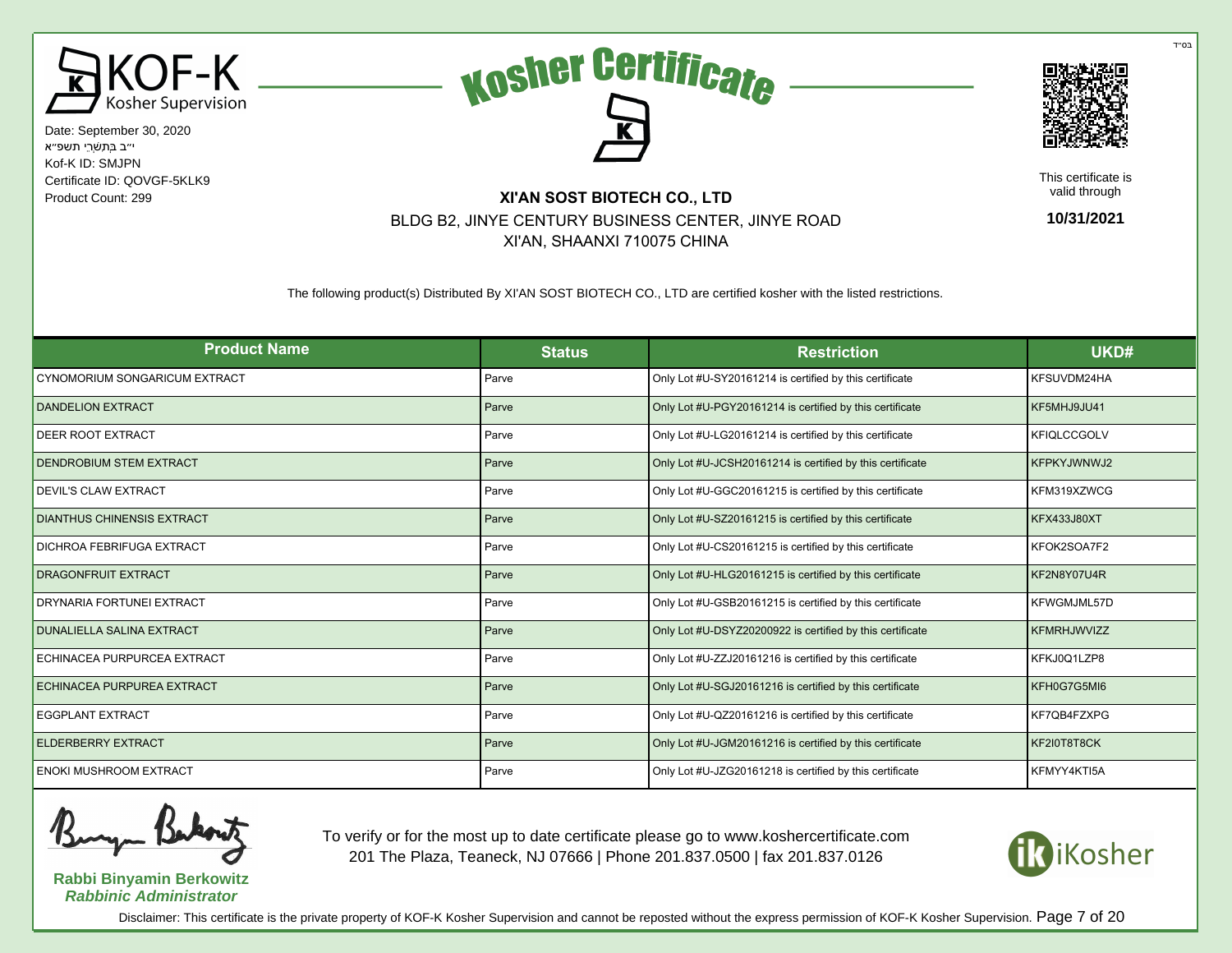





This certificate is valid through

**10/31/2021**

#### Product Count: 299 **XI'AN SOST BIOTECH CO., LTD** BLDG B2, JINYE CENTURY BUSINESS CENTER, JINYE ROAD XI'AN, SHAANXI 710075 CHINA

The following product(s) Distributed By XI'AN SOST BIOTECH CO., LTD are certified kosher with the listed restrictions.

| <b>Product Name</b>               | <b>Status</b> | <b>Restriction</b>                                                    | UKD#               |
|-----------------------------------|---------------|-----------------------------------------------------------------------|--------------------|
| <b>EPIMEDIUM HERB EXTRACT</b>     | Parve         | Only Lot #U-YYH20161218 is certified by this certificate              | KFD9OL9CWXG        |
| EUCOMMIA ULMOIDES EXTRACT         | Parve         | Only Lot #U-DZ20161218, U-DZ20200623 is certified by this certificate | KFW2IFGSJJO        |
| EVODIA RUTAECARPA EXTRACT         | Parve         | Only Lot #U-WZY20161218 is certified by this certificate              | KFXHD64JJUT        |
| <b>EYEBRIGHT EXTRACT</b>          | Parve         | Only Lot #U-XMC20161218 is certified by this certificate              | KF9B4VAB9Y1        |
| <b>FENNEL EXTRACT</b>             | Parve         | Only Lot #U-XHX20161218 is certified by this certificate              | KFRBS2IBB0Z        |
| <b>FENUGREEK EXTRACT</b>          | Parve         | Only Lot #U-HLB20161219 is certified by this certificate              | KFNE3S2MLO1        |
| <b>FEVERFEW EXTRACT</b>           | Parve         | Only Lot #U-XBJ20161219 is certified by this certificate              | <b>KFNTARMPLMS</b> |
| <b>FIG EXTRACT</b>                | Parve         | Only Lot #U-WHG20161219 is certified by this certificate              | KFK8RHF0DJM        |
| <b>FLAX SEED EXTRACT</b>          | Parve         | Only Lot #U-YMZ20161219 is certified by this certificate              | <b>KFA5L1C1G79</b> |
| <b>FRUCTUS FORSYTHIAE EXTRACT</b> | Parve         | Only Lot #U-LQ20161219 is certified by this certificate               | KF2BLOSAZ7E        |
| <b>FRUCTUS SOPHORAE EXTRACT</b>   | Parve         | Only Lot #U-HJ20161219 is certified by this certificate               | <b>KFKWBAEXVJR</b> |
| <b>GARCINIA CAMBOGIA EXTRACT</b>  | Parve         | Only Lot #U-THG20161219 is certified by this certificate              | KFRQHB9PPN0        |
| <b>GARLIC EXTRACT</b>             | Parve         | Only Lot #U-DS20161228 is certified by this certificate               | KFR5UXG7IGY        |
| <b>GASTRODIA EXTRACT</b>          | Parve         | Only Lot #U-TM20161228 is certified by this certificate               | KFSZWV2FT4L        |
| <b>GENTIAN EXTRACT</b>            | Parve         | Only Lot #U-LD20161228 is certified by this certificate               | KFC5QH5CPHO        |

**Rabbi Binyamin Berkowitz Rabbinic Administrator**

To verify or for the most up to date certificate please go to www.koshercertificate.com 201 The Plaza, Teaneck, NJ 07666 | Phone 201.837.0500 | fax 201.837.0126



Disclaimer: This certificate is the private property of KOF-K Kosher Supervision and cannot be reposted without the express permission of KOF-K Kosher Supervision. Page 8 of 20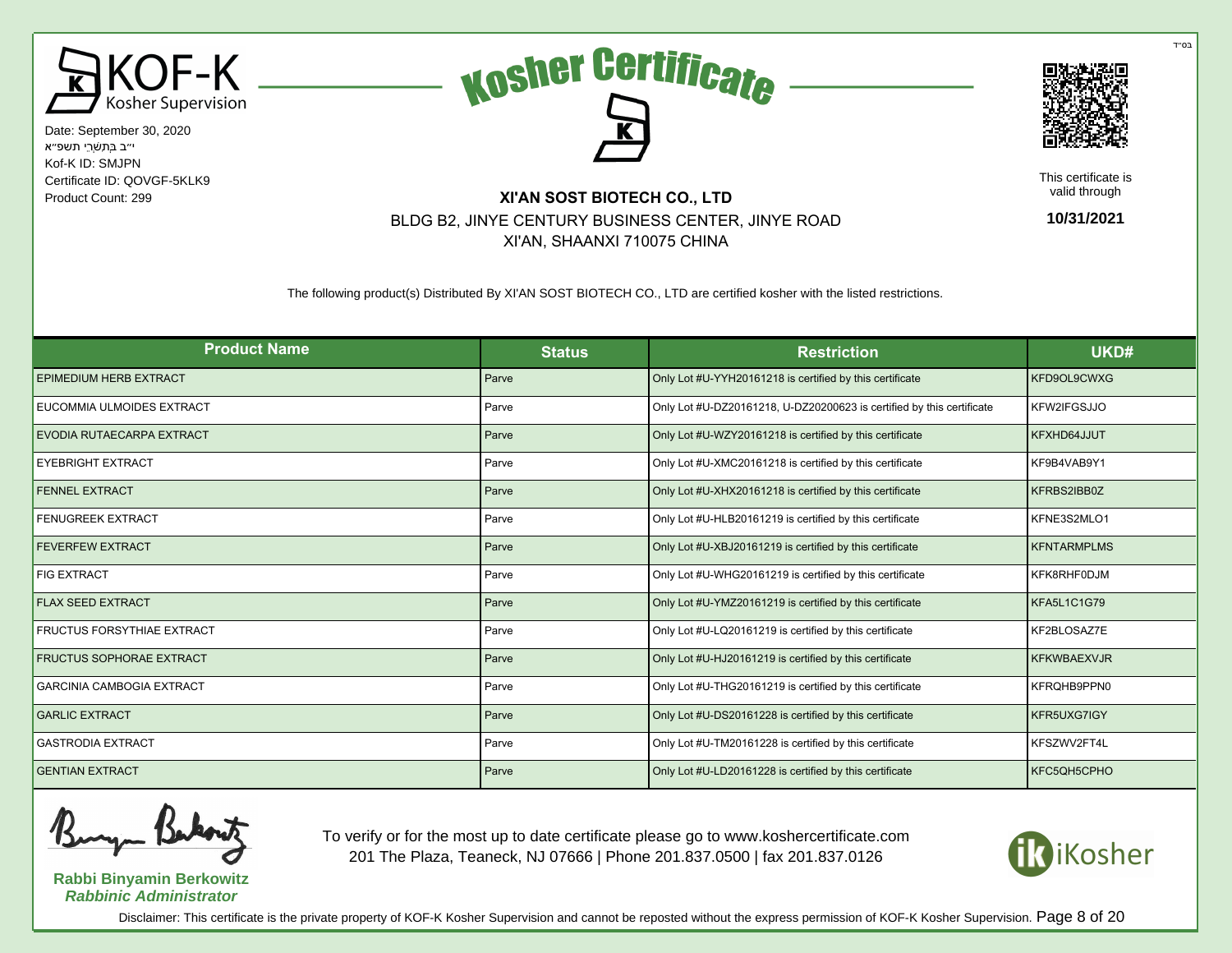





This certificate is valid through

**10/31/2021**

# Product Count: 299 **XI'AN SOST BIOTECH CO., LTD** BLDG B2, JINYE CENTURY BUSINESS CENTER, JINYE ROAD XI'AN, SHAANXI 710075 CHINA

The following product(s) Distributed By XI'AN SOST BIOTECH CO., LTD are certified kosher with the listed restrictions.

| <b>Product Name</b>                        | <b>Status</b> | <b>Restriction</b>                                         | UKD#               |
|--------------------------------------------|---------------|------------------------------------------------------------|--------------------|
| <b>GINGER EXTRACT</b>                      | Parve         | Only Lot #U-SJ20161228 is certified by this certificate    | KFD2KWNVEWQ        |
| <b>GINGKO LEAF EXTRACT</b>                 | Parve         | Only Lot #U-YXY20161228 is certified by this certificate   | KFVI0MF33EW        |
| <b>GINSENG EXTRACT</b>                     | Parve         | Only Lot #U-RS20161228 is certified by this certificate    | <b>KFQCSXNFNUH</b> |
| <b>GLABROUS GREENBRIER RHIZOME EXTRACT</b> | Parve         | Only Lot #U-TFL20161228 is certified by this certificate   | KFGEMU0U1W6        |
| <b>GLOSSY PRIVET FRUIT EXTRACT</b>         | Parve         | Only Lot #U-NZZ20161228 is certified by this certificate   | KF69LQ50D0O        |
| <b>GOLDEN ROD EXTRACT</b>                  | Parve         | Only Lot #U-YZHH20161228 is certified by this certificate  | KFEJHTXIN2I        |
| <b>GORSE EXTRACT</b>                       | Parve         | Only Lot #U-JQH20161229 is certified by this certificate   | KF3CN4SZ94K        |
| <b>GRAVIOLA EXTRACT</b>                    | Parve         | Only Lot #U-CGFLZ20161229 is certified by this certificate | KF7R60X8LLW        |
| <b>GREEN COFFEE BEAN EXTRACT</b>           | Parve         | Only Lot #U-LKFD20161229 is certified by this certificate  | KFOFT3MUF15        |
| <b>GREEN TEA EXTRACT</b>                   | Parve         | Only Lot #U-LC20161229 is certified by this certificate    | <b>KF0B0HWKKJG</b> |
| <b>GRIFFONIA SIMPLICIFOLIA EXTRACT</b>     | Parve         | Only Lot #U-JNZ20161229 is certified by this certificate   | KFY8TWVJAH6        |
| <b>GUAVA EXTRACT</b>                       | Parve         | Only Lot #USL20161229 is certified by this certificate     | KFA5XXO08WH        |
| <b>GYMNEMA SYLVESTRE EXTRACT</b>           | Parve         | Only Lot #U-WXT20161229 is certified by this certificate   | KF249BSN3IH        |
| GYNOSTEMMA PENTAPHYLLUM EXTRACT            | Parve         | Only Lot #U-JGL20161229 is certified by this certificate   | KFRO2M3EPSI        |
| HAEMATOCOCCUS PLUVIALIS EXTRACT            | Parve         | Only Lot #U-YSHQZ20161229 is certified by this certificate | KFC0VXEC78H        |



**Rabbi Binyamin Berkowitz Rabbinic Administrator**

To verify or for the most up to date certificate please go to www.koshercertificate.com 201 The Plaza, Teaneck, NJ 07666 | Phone 201.837.0500 | fax 201.837.0126



Disclaimer: This certificate is the private property of KOF-K Kosher Supervision and cannot be reposted without the express permission of KOF-K Kosher Supervision. Page 9 of 20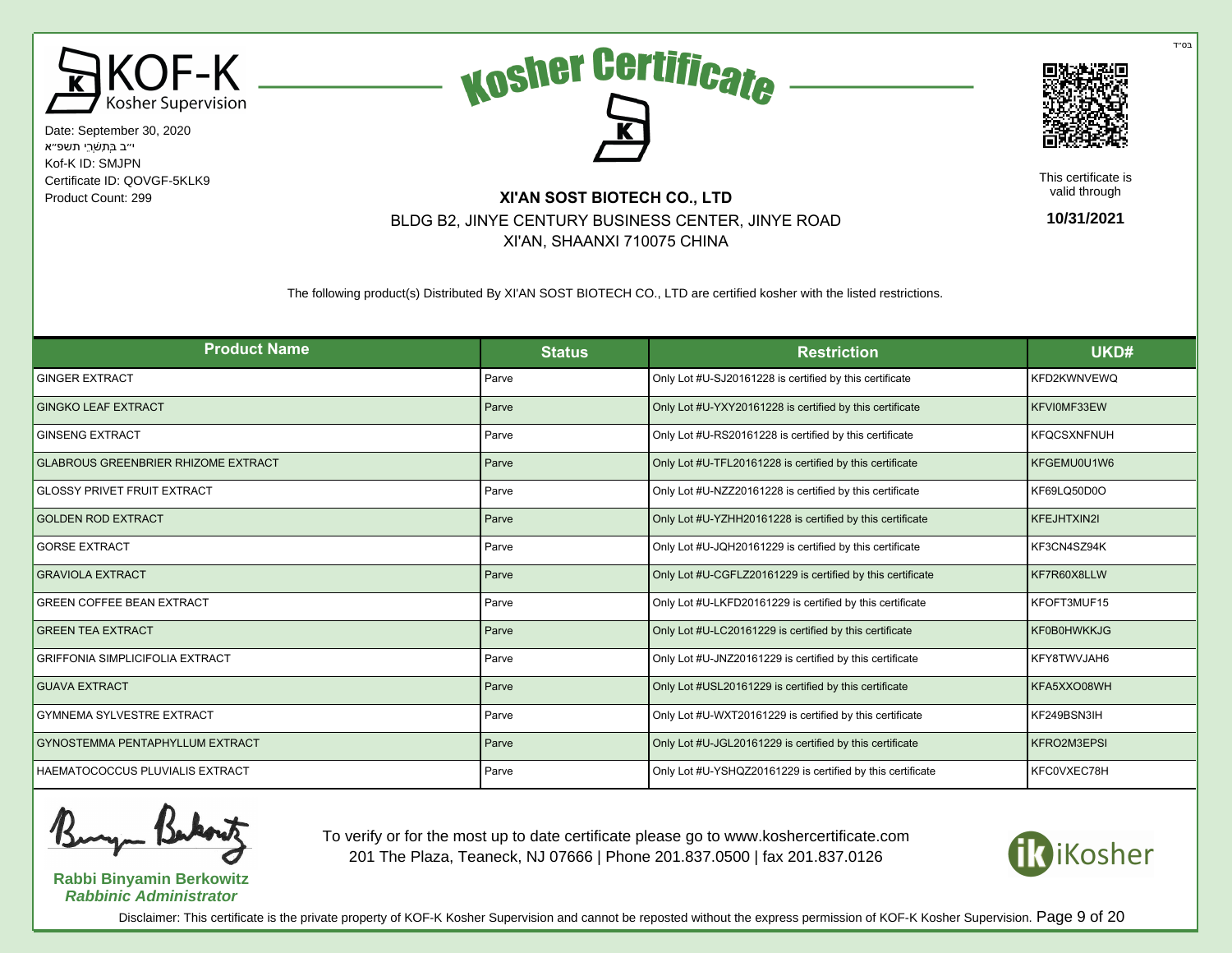





This certificate is valid through

**10/31/2021**

# Product Count: 299 **XI'AN SOST BIOTECH CO., LTD** BLDG B2, JINYE CENTURY BUSINESS CENTER, JINYE ROAD XI'AN, SHAANXI 710075 CHINA

The following product(s) Distributed By XI'AN SOST BIOTECH CO., LTD are certified kosher with the listed restrictions.

| <b>Product Name</b>               | <b>Status</b> | <b>Restriction</b>                                       | UKD#               |
|-----------------------------------|---------------|----------------------------------------------------------|--------------------|
| <b>HAWTHORN EXTRACT</b>           | Parve         | Only Lot #U-SZ20170107 is certified by this certificate  | <b>KFZIWLKITLH</b> |
| <b>HAWTHORN LEAF EXTRACT</b>      | Parve         | Only Lot #U-SZY20170107 is certified by this certificate | KFAAM2SDVXS        |
| HEARTLEAF HOUTTUYNIA HERB EXTRACT | Parve         | Only Lot #U-YXC20170107 is certified by this certificate | <b>KFMEQAFYOEO</b> |
| <b>HEMPSEED EXTRACT</b>           | Parve         | Only Lot #U-HMR20170107 is certified by this certificate | <b>KFFG0MUNCWO</b> |
| <b>HERICIUM ERINACEUM EXTRACT</b> | Parve         | Only Lot #U-HTG20170107 is certified by this certificate | KF8ZXYUN8CR        |
| <b>HIBISCUS EXTRACT</b>           | Parve         | Only Lot #URH20170107 is certified by this certificate   | <b>KFSRDVXMQDS</b> |
| <b>HOLY BASIL EXTRACT</b>         | Parve         | Only Lot #U-LL20170112 is certified by this certificate  | KFKCV6YIG74        |
| HONEY SUCKLE FLOWER EXTRACT       | Parve         | Only Lot #U-JYH20170112 is certified by this certificate | KFGMDZ5805O        |
| <b>HOPS FLOWER EXTRACT</b>        | Parve         | Only Lot #U-PJH20170112 is certified by this certificate | KF29PUAECW7        |
| HORSE CHESTNUT EXTRACT            | Parve         | Only Lot #U-SLZ20170112 is certified by this certificate | KFP50VDYWVX        |
| <b>HORSERADISH EXTRACT</b>        | Parve         | Only Lot #U-LG20170112 is certified by this certificate  | <b>KFWDZMQYIV9</b> |
| <b>HORSETAIL EXTRACT</b>          | Parve         | Only Lot #U-WJ20170112 is certified by this certificate  | KFM9GCZECTM        |
| <b>HUPERZIA SERRATE EXTRACT</b>   | Parve         | Only Lot #U-QCT20170112 is certified by this certificate | KFP050KENFM        |
| <b>HYDRANGEA EXTRACT</b>          | Parve         | Only Lot #U-QQH20170112 is certified by this certificate | KFIDB9LZMWC        |
| <b>INULA RACEMOSA EXTRACT</b>     | Parve         | Only Lot #U-TMX20170112 is certified by this certificate | KFQGDF6O3HI        |

**Rabbi Binyamin Berkowitz Rabbinic Administrator**

To verify or for the most up to date certificate please go to www.koshercertificate.com 201 The Plaza, Teaneck, NJ 07666 | Phone 201.837.0500 | fax 201.837.0126



Disclaimer: This certificate is the private property of KOF-K Kosher Supervision and cannot be reposted without the express permission of KOF-K Kosher Supervision. Page 10 of 20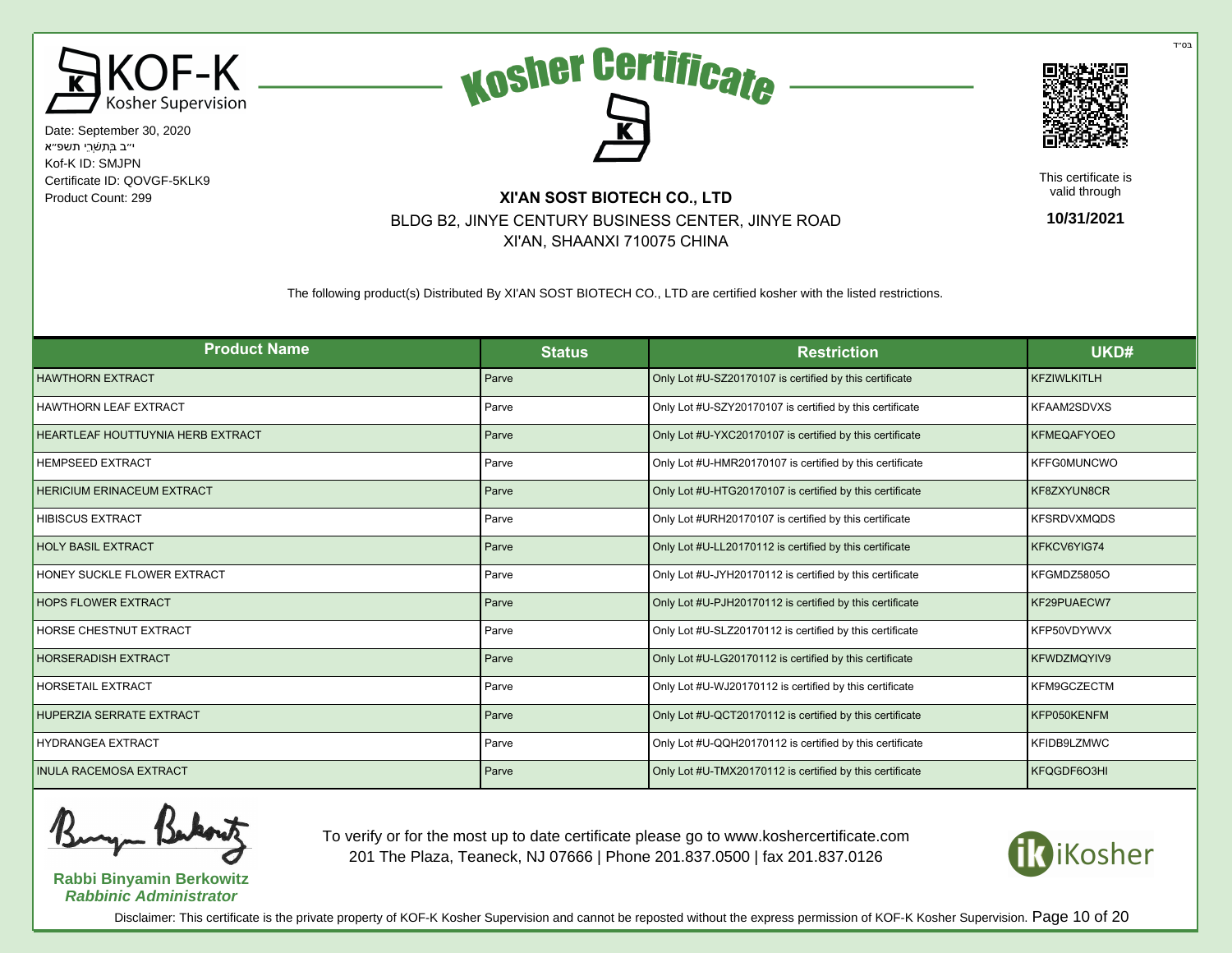





This certificate is valid through

**10/31/2021**

# Product Count: 299 **XI'AN SOST BIOTECH CO., LTD** BLDG B2, JINYE CENTURY BUSINESS CENTER, JINYE ROAD XI'AN, SHAANXI 710075 CHINA

The following product(s) Distributed By XI'AN SOST BIOTECH CO., LTD are certified kosher with the listed restrictions.

| <b>Product Name</b>                | <b>Status</b> | <b>Restriction</b>                                        | UKD#               |
|------------------------------------|---------------|-----------------------------------------------------------|--------------------|
| <b>IVY LEAF EXTRACT</b>            | Parve         | Only Lot #U-CCTY20170112 is certified by this certificate | KFMACITG3WU        |
| <b>JUJUBE EXTRACT</b>              | Parve         | Only Lot #U-DZ20170112 is certified by this certificate   | KFILP6L3QBC        |
| <b>JUNIPER BERRY EXTRAT</b>        | Parve         | Only Lot #U-DS20170119 is certified by this certificate   | KFHPIPQ13YV        |
| <b>JUSTICIA GENDARUSSA EXTRACT</b> | Parve         | Only Lot #U-XBG20170119 is certified by this certificate  | KFTON1D669T        |
| KAEMPFERIA AGUSTIFOLIA EXTRACT     | Parve         | Only Lot #U-SN20170119 is certified by this certificate   | KF6RVVVLV4Y        |
| <b>KALE EXTRACT</b>                | Parve         | Only Lot #U-GL20170119 is certified by this certificate   | KF8O5650O0Q        |
| KAVA ROOT EXTRACT                  | Parve         | Only Lot #U-KW20170119 is certified by this certificate   | KFM7X5MUHB1        |
| <b>KELP EXTRACT</b>                | Parve         | Only Lot #U-HD20170119 is certified by this certificate   | KF5DT7P798N        |
| <b>KONJAC EXTRACT</b>              | Parve         | Only Lot #U-MY20170119 is certified by this certificate   | KFZQGB12XO5        |
| <b>KONJAC POWDER</b>               | Parve         | Only Lot #U-MY20200820 is certified by this certificate   | <b>KFRTPIKPY9H</b> |
| KUDZU EXTRACT                      | Parve         | Only Lot #U-GG20170119 is certified by this certificate   | KFCJ3RHT44Q        |
| <b>LARCH EXTRACT</b>               | Parve         | Only Lot #U-LYS20170119 is certified by this certificate  | KFAZB1E5CCC        |
| <b>LAVENDER EXTRACT</b>            | Parve         | Only Lot #U-XYC20170122 is certified by this certificate  | KF0UXDJMZ4D        |
| <b>LESPEDEZA EXTRACT</b>           | Parve         | Only Lot #U-HZZ20170122 is certified by this certificate  | KFO64LCLJE5        |
| LESSER GALANGAL RHIZOME EXTRACT    | Parve         | Only Lot #U-GLJ20170122 is certified by this certificate  | KFLT8IPHMQ2        |



**Rabbi Binyamin Berkowitz Rabbinic Administrator**

To verify or for the most up to date certificate please go to www.koshercertificate.com 201 The Plaza, Teaneck, NJ 07666 | Phone 201.837.0500 | fax 201.837.0126



Disclaimer: This certificate is the private property of KOF-K Kosher Supervision and cannot be reposted without the express permission of KOF-K Kosher Supervision. Page 11 of 20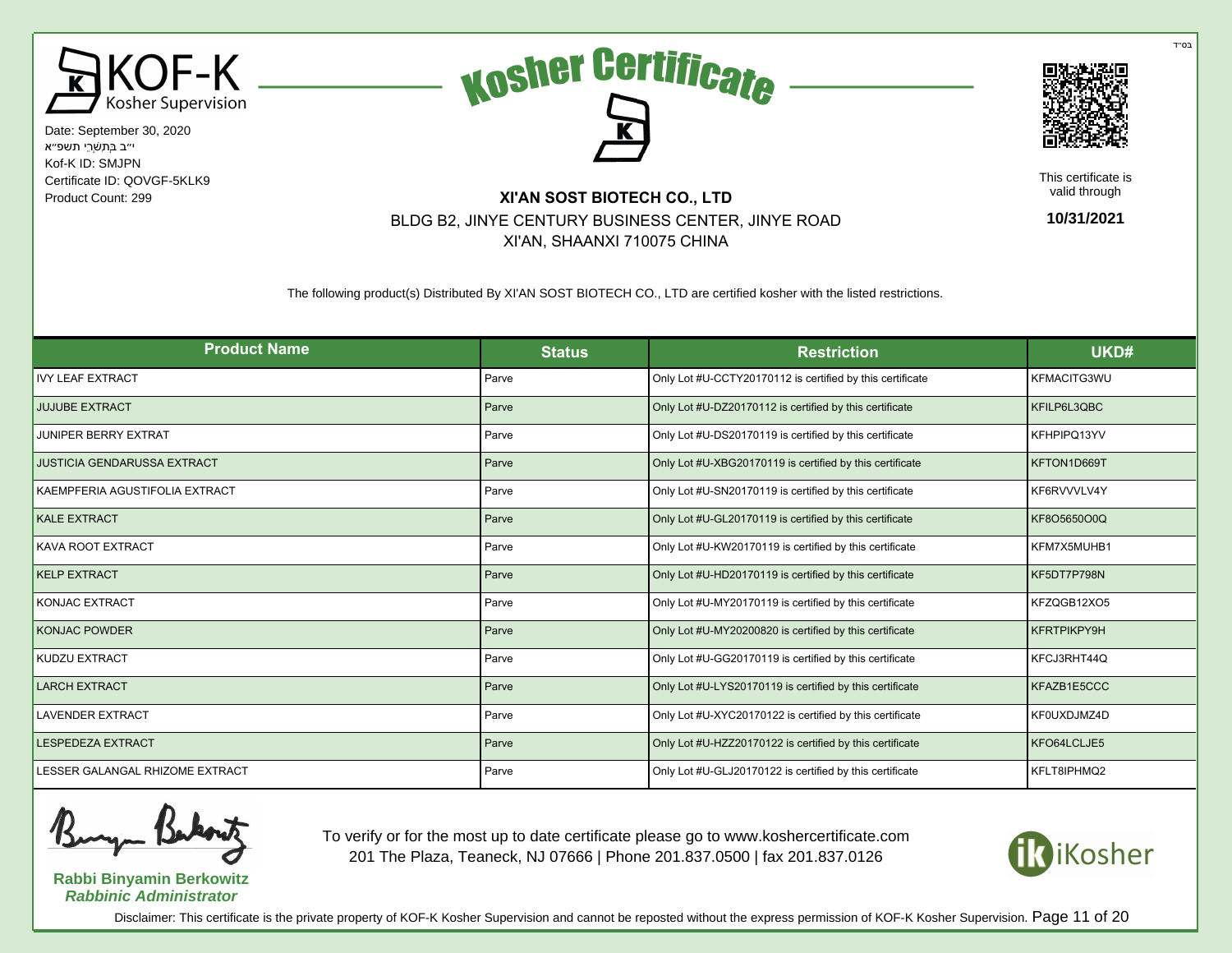





This certificate is valid through

**10/31/2021**

# Product Count: 299 **XI'AN SOST BIOTECH CO., LTD** BLDG B2, JINYE CENTURY BUSINESS CENTER, JINYE ROAD XI'AN, SHAANXI 710075 CHINA

The following product(s) Distributed By XI'AN SOST BIOTECH CO., LTD are certified kosher with the listed restrictions.

| <b>Product Name</b>             | <b>Status</b> | <b>Restriction</b>                                        | UKD#               |
|---------------------------------|---------------|-----------------------------------------------------------|--------------------|
| <b>LICHEN EXTRACT</b>           | Parve         | Only Lot #U-DY20170122 is certified by this certificate   | KF8H299NUQW        |
| <b>LILY EXTRACT</b>             | Parve         | Only Lot #U-BH20170122 is certified by this certificate   | KF460SVIUHW        |
| <b>LONGAN EXTRACT</b>           | Parve         | Only Lot #U-LY20170122 is certified by this certificate   | KFW1MGRD6Y2        |
| <b>LOQUAT LEAF EXTRACT</b>      | Parve         | Only Lot #U-PPY20170122 is certified by this certificate  | KFS3HMHMDI9        |
| <b>LOTUS LEAF EXTRACT</b>       | Parve         | Only Lot #U-HY20170122 is certified by this certificate   | KF8FDPVON3D        |
| <b>LOVAGE EXTRACT</b>           | Parve         | Only Lot #U-CX20170127 is certified by this certificate   | KF7AC24ZKNF        |
| <b>LUTEOLIN</b>                 | Parve         | Only Lot #U-MXCS20200730 is certified by this certificate | KF3TAZMAOD9        |
| <b>MACA EXTRACT</b>             | Parve         | Only Lot #U-MK20170127 is certified by this certificate   | KFN1QEY7JPK        |
| <b>MAGNOLIA BARK EXTRACT</b>    | Parve         | Only Lot #U-HP20170127 is certified by this certificate   | KF14XIM7F4D        |
| <b>MAITAKE MUSHROOM EXTRACT</b> | Parve         | Only Lot #U-HSH20170127 is certified by this certificate  | KFNLUL50SZY        |
| <b>MANGOSTEEN EXTRACT</b>       | Parve         | Only Lot #U-SZ20170127 is certified by this certificate   | <b>KFBKDFSXFB7</b> |
| <b>MARIGOLD EXTRACT</b>         | Parve         | Only Lot #U-WSJ20170127 is certified by this certificate  | KFKC36LF1CC        |
| <b>MEADOW SAFFRON EXTRACT</b>   | Parve         | Only Lot #U-QSX20170127 is certified by this certificate  | <b>KFSXZTFGDUO</b> |
| MEADOWSWEET EXTRACT             | Parve         | Only Lot #U-XXJ20170127 is certified by this certificate  | KFI1E5OMCZF        |
| <b>MELILOTUS EXTRACT</b>        | Parve         | Only Lot #U-CMX20170127 is certified by this certificate  | KFO0C0ZKRI8        |

**Rabbi Binyamin Berkowitz Rabbinic Administrator**

To verify or for the most up to date certificate please go to www.koshercertificate.com 201 The Plaza, Teaneck, NJ 07666 | Phone 201.837.0500 | fax 201.837.0126



Disclaimer: This certificate is the private property of KOF-K Kosher Supervision and cannot be reposted without the express permission of KOF-K Kosher Supervision. Page 12 of 20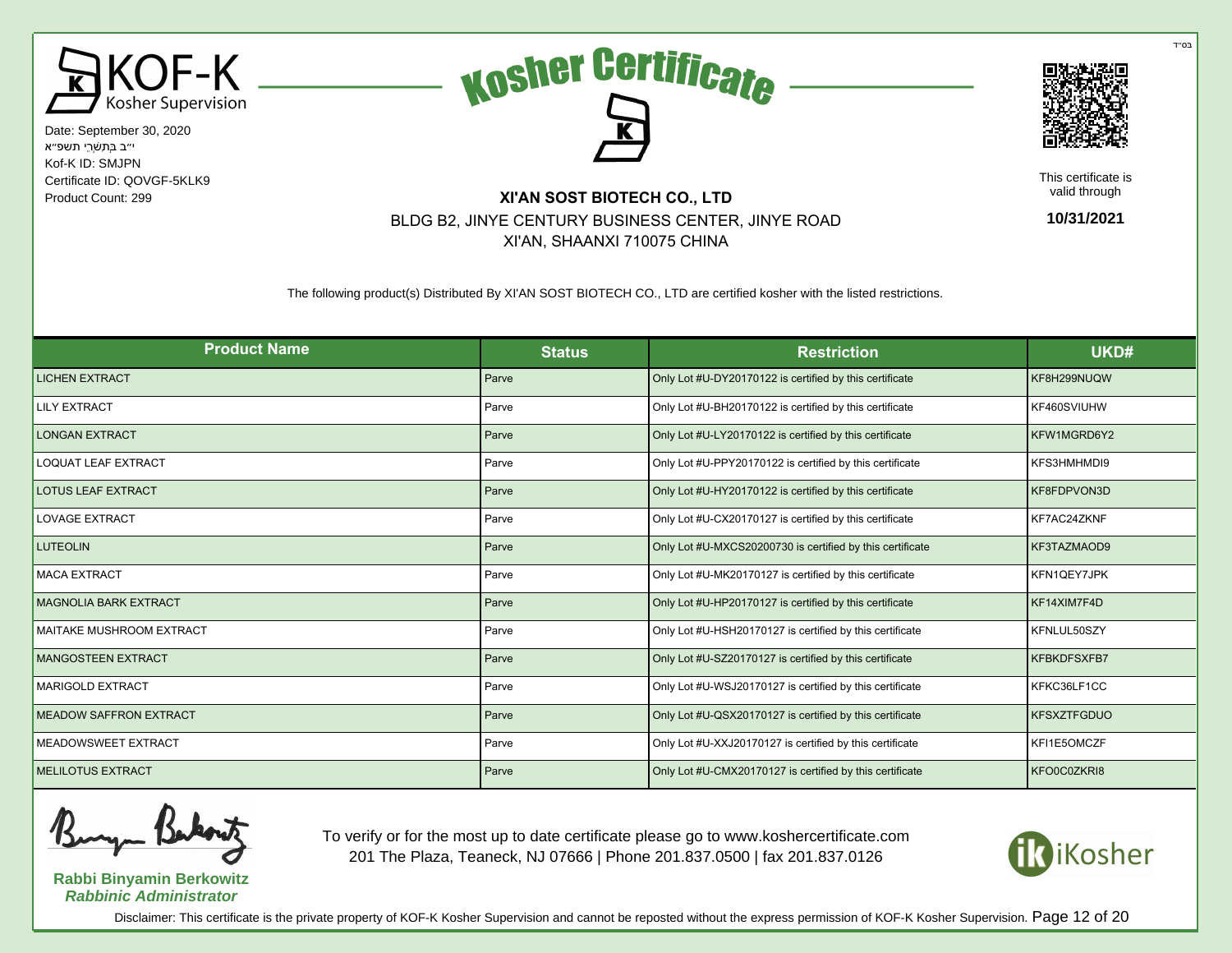





This certificate is valid through

**10/31/2021**

# Product Count: 299 **XI'AN SOST BIOTECH CO., LTD** BLDG B2, JINYE CENTURY BUSINESS CENTER, JINYE ROAD XI'AN, SHAANXI 710075 CHINA

The following product(s) Distributed By XI'AN SOST BIOTECH CO., LTD are certified kosher with the listed restrictions.

| <b>Product Name</b>              | <b>Status</b> | <b>Restriction</b>                                                                                         | UKD#               |
|----------------------------------|---------------|------------------------------------------------------------------------------------------------------------|--------------------|
| <b>MELISSA EXTRACT</b>           | Parve         | Only Lot #U-XFC20170129 is certified by this certificate                                                   | KFZB69WMA9H        |
| <b>MILK THISTLE EXTRACT</b>      | Parve         | Only Lot #U-SFJ20170129, U-SOST180802302, U-SFJ19041501,<br>U-SFJ19082301 is certified by this certificate | KFKM60N8ZG7        |
| MOMORDICA GROSVENORI EXTRACT     | Parve         | Only Lot #U-LHG20170129 is certified by this certificate                                                   | KFE55M3F4XQ        |
| <b>MORINDA CITRIFOLI EXTRACT</b> | Parve         | Only Lot #U-NLG20170129 is certified by this certificate                                                   | KF4S63RKHKM        |
| <b>MORINGA EXTRACT</b>           | Parve         | Only Lot #U-LM20170129 is certified by this certificate                                                    | KF3TYQ1N9PW        |
| <b>MOTHERWORT EXTRACT</b>        | Parve         | Only Lot #U-YMC20170129 is certified by this certificate                                                   | KFT657ZAYSO        |
| <b>MUCUNA PRURIENS EXTRACT</b>   | Parve         | Only Lot #U-LD20170129 is certified by this certificate                                                    | KFUTVCPZ01T        |
| <b>MULBERRY EXTRACT</b>          | Parve         | Only Lot #U-SBP20170129 is certified by this certificate                                                   | <b>KFSYBGA7ZNU</b> |
| MULBERRY LEAF EXTRACT            | Parve         | Only Lot #U-SY20170129, U-SY20200803 is certified by this certificate                                      | KFNH4Q7WCOX        |
| <b>MUSTARD SEED EXTRACT</b>      | Parve         | Only Lot #U-JZ20170130 is certified by this certificate                                                    | KFXF41UM16Q        |
| <b>MYRRH EXTRACT</b>             | Parve         | Only Lot #U-MY20170130 is certified by this certificate                                                    | KFD7JO2FFS0        |
| NETTLE LEAF EXTRACT              | Parve         | Only Lot #U-XMY20170130 is certified by this certificate                                                   | KF3V38CGNGS        |
| <b>OAT EXTRACT</b>               | Parve         | Only Lot #U-YM20170130 is certified by this certificate                                                    | KFWSDL2RYY9        |
| <b>OKRA EXTRACT</b>              | Parve         | Only Lot #U-QK20170206 is certified by this certificate                                                    | KF4ONEQ7QY9        |
| <b>OLIVE LEAF EXTRACT</b>        | Parve         | Only Lot #U-GLY20170206 is certified by this certificate                                                   | KFJ26VTJNBY        |



**Rabbi Binyamin Berkowitz Rabbinic Administrator**

To verify or for the most up to date certificate please go to www.koshercertificate.com 201 The Plaza, Teaneck, NJ 07666 | Phone 201.837.0500 | fax 201.837.0126



Disclaimer: This certificate is the private property of KOF-K Kosher Supervision and cannot be reposted without the express permission of KOF-K Kosher Supervision. Page 13 of 20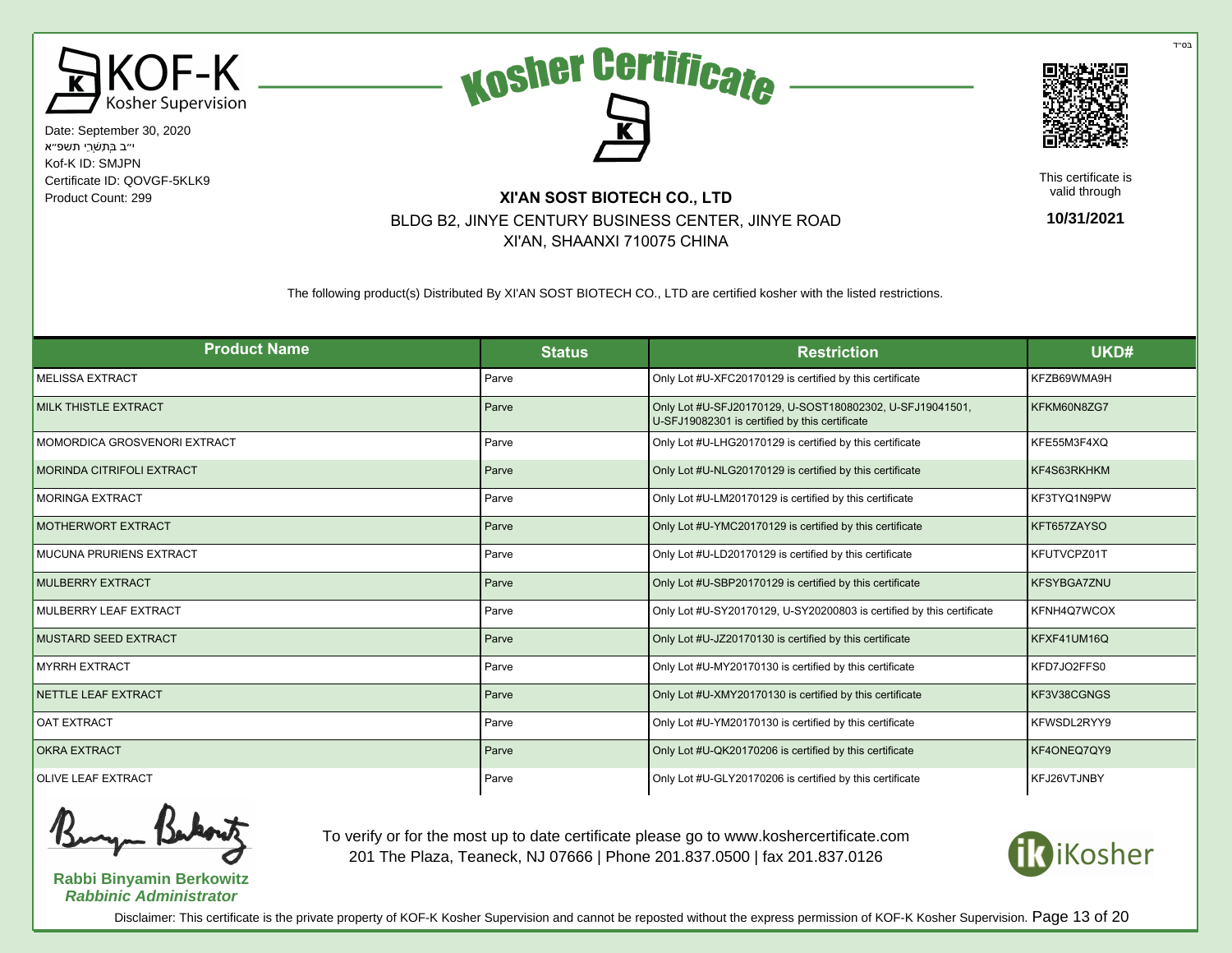





This certificate is valid through

**10/31/2021**

# Product Count: 299 **XI'AN SOST BIOTECH CO., LTD** BLDG B2, JINYE CENTURY BUSINESS CENTER, JINYE ROAD XI'AN, SHAANXI 710075 CHINA

The following product(s) Distributed By XI'AN SOST BIOTECH CO., LTD are certified kosher with the listed restrictions.

| <b>Product Name</b>           | <b>Status</b> | <b>Restriction</b>                                                                      | UKD#               |
|-------------------------------|---------------|-----------------------------------------------------------------------------------------|--------------------|
| OOLONG TEA EXTRACT            | Parve         | Only Lot #U-WLC20170206 is certified by this certificate                                | <b>KFKKTS2BADB</b> |
| OPHIOPOGON ROOT EXTRACT       | Parve         | Only Lot #U-MD20170206 is certified by this certificate                                 | KFKUS7VEG10        |
| <b>ORANGE PEEL EXTRACT</b>    | Parve         | Only Lot #U-JP20170206 is certified by this certificate                                 | KFQJ9YV0SRF        |
| OREGANO EXTRACT               | Parve         | Only Lot #U-NZ20170206, U-NZ20200617, U-DMM20200824 is certified by<br>this certificate | KFJ2XNTI2FW        |
| ORTHOSIPHON EXTRACT           | Parve         | Only Lot #U-MXC20170209 is certified by this certificate                                | KF0HTXW414P        |
| OYSTER MUSHROOM EXTRACT       | Parve         | Only Lot #U-PG20170209 is certified by this certificate                                 | KFMPWOW78E7        |
| <b>PAPAYA EXTRACT</b>         | Parve         | Only Lot #U-MG20170209 is certified by this certificate                                 | KFH9R96MDMK        |
| <b>PASSION FLOWER EXTRACT</b> | Parve         | Only Lot #U-XFL20170209 is certified by this certificate                                | <b>KFG2CKFYOVK</b> |
| PEANUT COAT EXTRACT           | Parve         | Only Lot #U-HSY20170209 is certified by this certificate                                | <b>KFAWYN6TBDX</b> |
| PEANUT SKIN EXTRACT           | Parve         | Only Lot #U-HSP20170209 is certified by this certificate                                | KF37WLBI767        |
| <b>PEONY EXTRACT</b>          | Parve         | Only Lot #U-SY20170209 is certified by this certificate                                 | KF0KWI05GRT        |
| PEPPERMINT EXTRACT            | Parve         | Only Lot #U-BH20170209 is certified by this certificate                                 | KFSZ9K7SMDL        |
| PERILLA EXTRACT               | Parve         | Only Lot #U-ZS20170214 is certified by this certificate                                 | KFXPN1XWM3O        |
| PHELLINUS LINTEUS EXTRACT     | Parve         | Only Lot #U-JH20170214 is certified by this certificate                                 | KFNG7PPF4OP        |
| PHELLODENDRON BARK EXTRACT    | Parve         | Only Lot #U-HB20170214 is certified by this certificate                                 | <b>KFR6YTNWTGH</b> |



**Rabbi Binyamin Berkowitz Rabbinic Administrator**

To verify or for the most up to date certificate please go to www.koshercertificate.com 201 The Plaza, Teaneck, NJ 07666 | Phone 201.837.0500 | fax 201.837.0126



Disclaimer: This certificate is the private property of KOF-K Kosher Supervision and cannot be reposted without the express permission of KOF-K Kosher Supervision. Page 14 of 20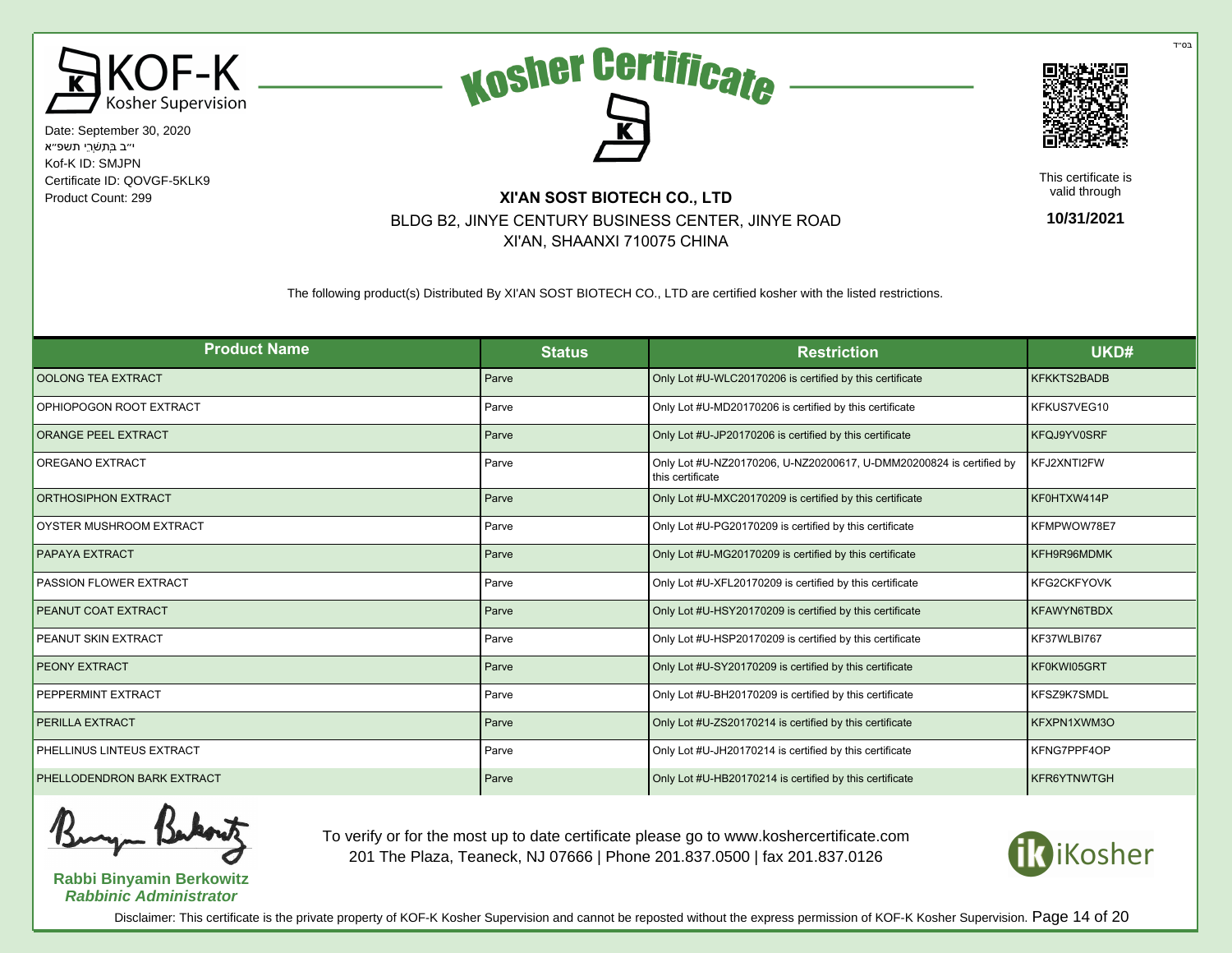





This certificate is valid through

**10/31/2021**

#### Product Count: 299 **XI'AN SOST BIOTECH CO., LTD** BLDG B2, JINYE CENTURY BUSINESS CENTER, JINYE ROAD XI'AN, SHAANXI 710075 CHINA

The following product(s) Distributed By XI'AN SOST BIOTECH CO., LTD are certified kosher with the listed restrictions.

| <b>Product Name</b>              | <b>Status</b> | <b>Restriction</b>                                       | UKD#               |
|----------------------------------|---------------|----------------------------------------------------------|--------------------|
| PHYLLANTHUS EMBLICA EXTRACT      | Parve         | Only Lot #U-YGZ20170214 is certified by this certificate | KFZR8SMJI7Z        |
| PINE BARK EXTRACT                | Parve         | Only Lot #U-SSP20170214 is certified by this certificate | KF6BXDPFZTC        |
| PINEAPPLE EXTRACT                | Parve         | Only Lot #U-BL20170214 is certified by this certificate  | <b>KFNM50V293Y</b> |
| <b>PLANTAIN EXTRACT</b>          | Parve         | Only Lot #U-CQC20170214 is certified by this certificate | KFVLZMKU9T0        |
| PLATYCODON EXTRACT               | Parve         | Only Lot #U-JG20170217 is certified by this certificate  | KF2I24MSBKC        |
| POLYGALA ROOT EXTRACT            | Parve         | Only Lot #U-YZ20170217 is certified by this certificate  | KF9AYT8ZV84        |
| POLYGONUM CUSPIDATUM EXTRACT     | Parve         | Only Lot #U-HZ20170217 is certified by this certificate  | KFD8C8C7EE6        |
| POMEGRANATE EXTRACT              | Parve         | Only Lot #U-SL20170217 is certified by this certificate  | <b>KFPSFSHWHGE</b> |
| PORIA COCOS EXTRACT              | Parve         | Only Lot #UL20170217 is certified by this certificate    | <b>KFKKS8GKNBK</b> |
| PRICKLY ASH EXTRACT              | Parve         | Only Lot #U-HJ20170217 is certified by this certificate  | KFPGU7N5BJF        |
| PUMPKIN SEED EXTRACT             | Parve         | Only Lot #U-NGZ20170217 is certified by this certificate | KFG13779EP7        |
| PYGEUM AFRICANUM EXTRACT         | Parve         | Only Lot #U-TGM20170219 is certified by this certificate | KF7NZF8CZ0L        |
| <b>QUININE</b>                   | Parve         | Only Lot #U-KN20200929 is certified by this certificate  | KFQ8Y25V5H4        |
| <b>RADIX NOTOGINSENG EXTRACT</b> | Parve         | Only Lot #U-SQ20170219 is certified by this certificate  | <b>KFMGSFHNHEL</b> |
| RADIX REHMANNIAE EXTRACT         | Parve         | Only Lot #U-DH20170219 is certified by this certificate  | KF4X1PU5O6Q        |

**Rabbi Binyamin Berkowitz Rabbinic Administrator**

To verify or for the most up to date certificate please go to www.koshercertificate.com 201 The Plaza, Teaneck, NJ 07666 | Phone 201.837.0500 | fax 201.837.0126



Disclaimer: This certificate is the private property of KOF-K Kosher Supervision and cannot be reposted without the express permission of KOF-K Kosher Supervision. Page 15 of 20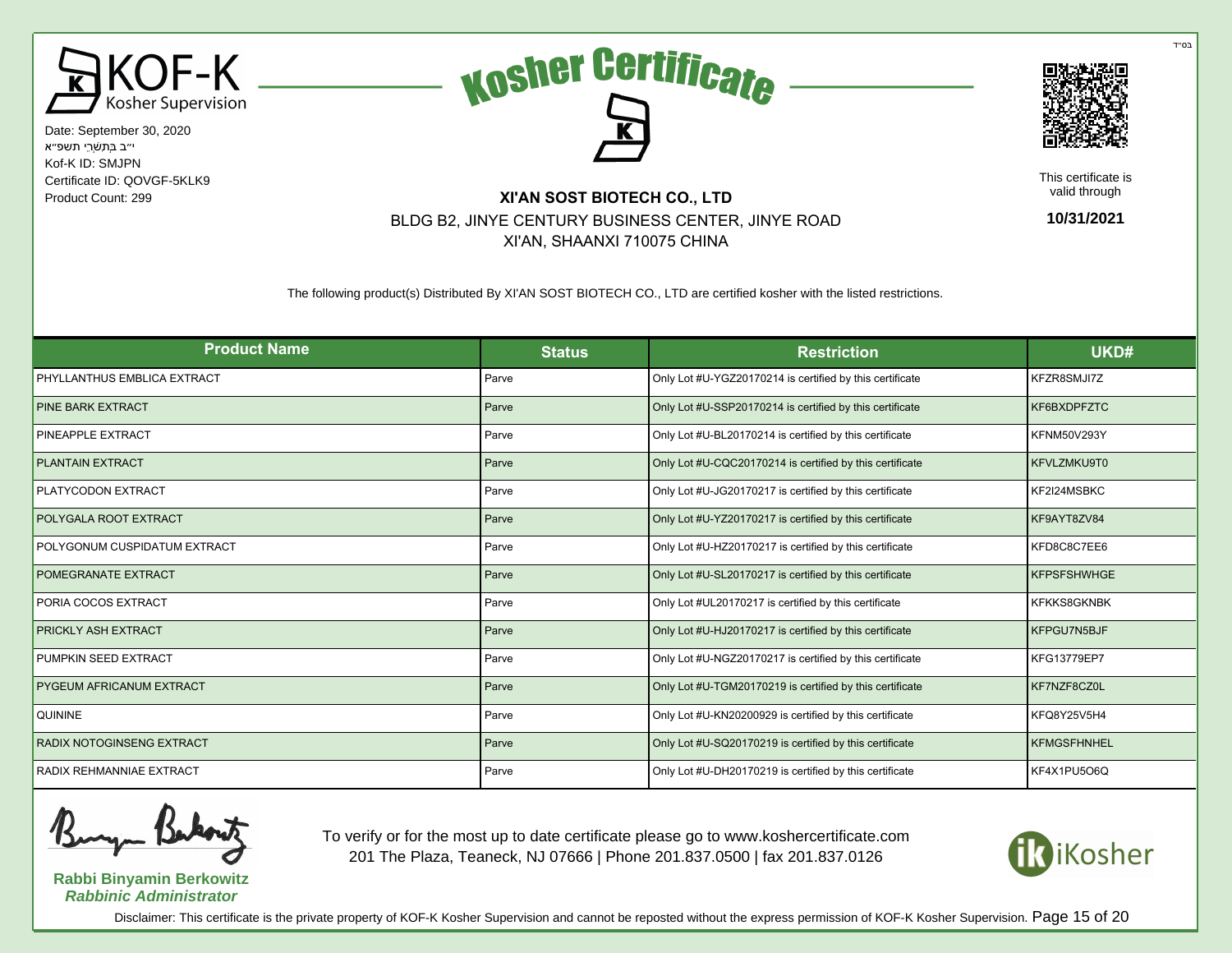





This certificate is valid through

**10/31/2021**

# Product Count: 299 **XI'AN SOST BIOTECH CO., LTD** BLDG B2, JINYE CENTURY BUSINESS CENTER, JINYE ROAD XI'AN, SHAANXI 710075 CHINA

The following product(s) Distributed By XI'AN SOST BIOTECH CO., LTD are certified kosher with the listed restrictions.

| <b>Product Name</b>                | <b>Status</b> | <b>Restriction</b>                                                      | UKD#               |
|------------------------------------|---------------|-------------------------------------------------------------------------|--------------------|
| <b>RASPBERRY EXTRACT</b>           | Parve         | Only Lot #UPZ20170219 is certified by this certificate                  | KFNWHNA8M9J        |
| RAUVOLFIA SERPENTINA EXTRACT       | Parve         | Only Lot #U-LFM20170222 is certified by this certificate                | <b>KFTQIIIR3ZL</b> |
| <b>RED YEAST RICE EXTRACT</b>      | Parve         | Only Lot #U-HQM20170222 is certified by this certificate                | <b>KFALFRLM2IO</b> |
| REISHI MUSHROOM EXTRACT            | Parve         | Only Lot #U-LZ20170222 is certified by this certificate                 | KFQZSSP2QBM        |
| <b>RHEUM EXTRACT</b>               | Parve         | Only Lot #U-DH20170224 is certified by this certificate                 | KFCEN8US1QJ        |
| RHIZOMA ANEMARRHENAE EXTRACT       | Parve         | Only Lot #U-ZM20170224 is certified by this certificate                 | KF7N40CGCKT        |
| RHODIOLA ROSEA EXTRACT             | Parve         | Only Lot #U-HJT20170224 is certified by this certificate                | KFOZZIW71EL        |
| <b>RICE BRAN EXTRACT</b>           | Parve         | Only Lot #U-MK20170224 is certified by this certificate                 | KFS5UTBEIHH        |
| <b>ROSE HIPS EXTRACT</b>           | Parve         | Only Lot #U-MGG20170224 is certified by this certificate                | KFUGN5QRSF6        |
| <b>ROSEHIP POWDER</b>              | Parve         | Only Lot #U-ZJZ20170227 is certified by this certificate                | KF0533UPHGB        |
| <b>ROSEMARY EXTRACT</b>            | Parve         | Only Lot #U-MDX20170227, U-MDX20200819 is certified by this certificate | <b>KFPMSSIKDVJ</b> |
| <b>RUMEX CRISPUS EXTRACT</b>       | Parve         | Only Lot #U-SM20170227 is certified by this certificate                 | KFGK9P2TZLJ        |
| RUSCUS ACULEATUS EXTRACT           | Parve         | Only Lot #U-JYS20170227 is certified by this certificate                | KFO41V75AOW        |
| RUTA GRAVEOLENS EXTRACT            | Parve         | Only Lot #U-YX20170227 is certified by this certificate                 | KFHSD5GINHH        |
| <b>SALVIA MILTIORRHIZA EXTRACT</b> | Parve         | Only Lot #U-DS20170306 is certified by this certificate                 | KFGX1HLNDDP        |

**Rabbi Binyamin Berkowitz Rabbinic Administrator**

To verify or for the most up to date certificate please go to www.koshercertificate.com 201 The Plaza, Teaneck, NJ 07666 | Phone 201.837.0500 | fax 201.837.0126



Disclaimer: This certificate is the private property of KOF-K Kosher Supervision and cannot be reposted without the express permission of KOF-K Kosher Supervision. Page 16 of 20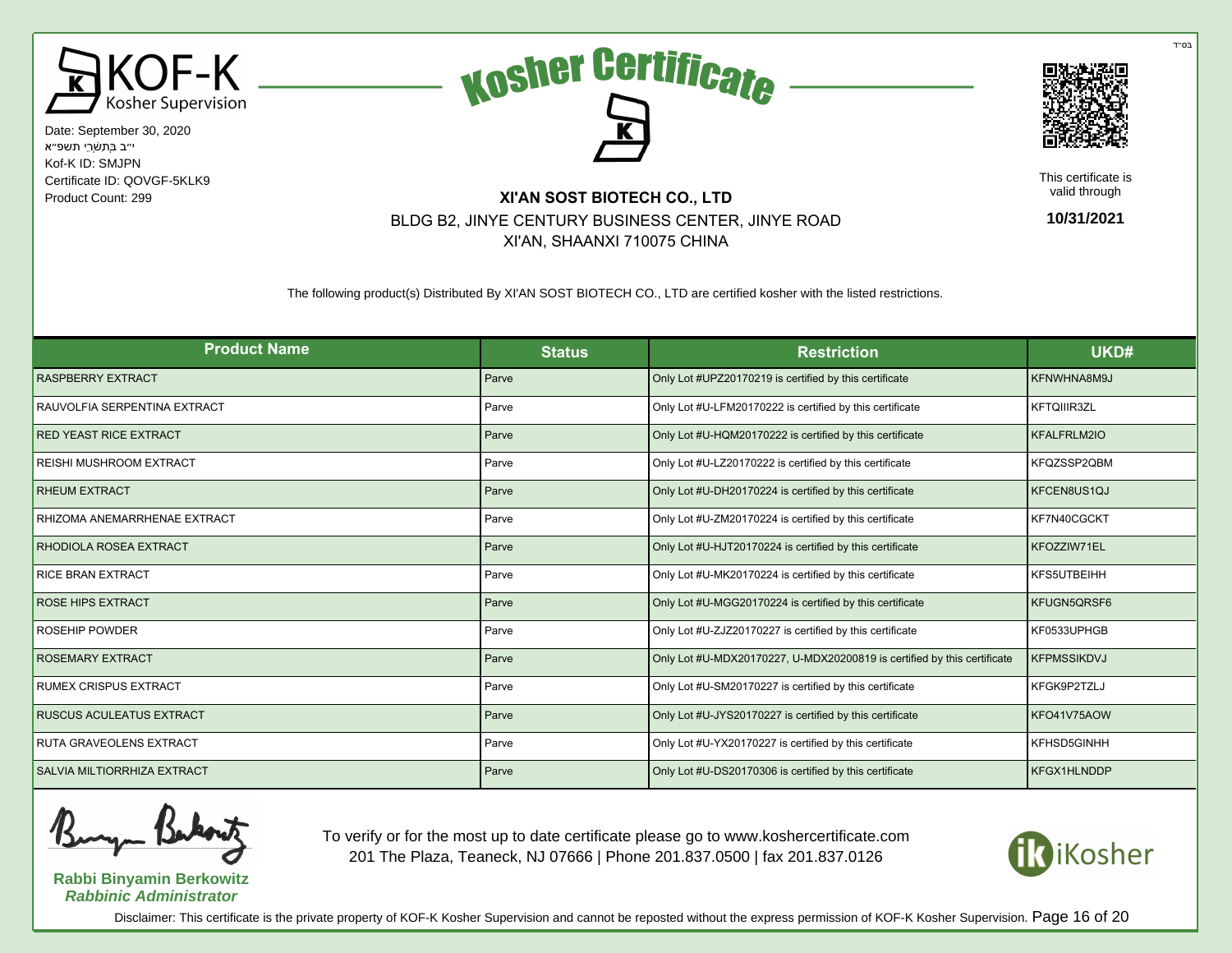





This certificate is valid through

**10/31/2021**

# Product Count: 299 **XI'AN SOST BIOTECH CO., LTD** BLDG B2, JINYE CENTURY BUSINESS CENTER, JINYE ROAD XI'AN, SHAANXI 710075 CHINA

The following product(s) Distributed By XI'AN SOST BIOTECH CO., LTD are certified kosher with the listed restrictions.

| <b>Product Name</b>             | <b>Status</b> | <b>Restriction</b>                                       | UKD#               |
|---------------------------------|---------------|----------------------------------------------------------|--------------------|
| SALVIA OFFICINALIS EXTRACT      | Parve         | Only Lot #U-SWC20170306 is certified by this certificate | KFKMOQYC707        |
| SANGUISORBA OFFICINALIS EXTRACT | Parve         | Only Lot #U-DY20170306 is certified by this certificate  | KF6IOYK0M9S        |
| <b>SAW PALMETTO EXTRACT</b>     | Parve         | Only Lot #U-JYZ20170306 is certified by this certificate | <b>KF7KZDNITBL</b> |
| <b>SCHISANDRA BERRY POWDER</b>  | Parve         | Only Lot #U-WWZ20200930 is certified by this certificate | KFJ41KWCGUI        |
| <b>SCHISANDRA EXTRACT</b>       | Parve         | Only Lot #U-WWZ20170306 is certified by this certificate | KFMA8YFZUDE        |
| <b>SEA-BUCKTHORN EXTRACT</b>    | Parve         | Only Lot #U-SJ20200912 is certified by this certificate  | KFGB4NBT7LN        |
| SELAGINELLA TAMARISCINA EXTRACT | Parve         | Only Lot #U-JB20170306 is certified by this certificate  | KF6J6FJ71ZM        |
| <b>SELFHEAL EXTRACT</b>         | Parve         | Only Lot #U-XKC20170306 is certified by this certificate | KF0X8M3UYPT        |
| <b>SENNA LEAF EXTRACT</b>       | Parve         | Only Lot #UXY20170306 is certified by this certificate   | <b>KFADGAI8SRG</b> |
| SHIITAKE MUSHROOM EXTRACT       | Parve         | Only Lot #U-XG20170306 is certified by this certificate  | <b>KF0XVRBEWFD</b> |
| SIBERIAN GINSENG EXTRACT        | Parve         | Only Lot #U-CWJ20170309 is certified by this certificate | KFK2CFLBZQA        |
| SKULLCAP EXTRACT                | Parve         | Only Lot #U-HQ20170309 is certified by this certificate  | <b>KFLMSPEHI3Z</b> |
| SMILAX OFFICINALIS EXTRACT      | Parve         | Only Lot #U-BQ20170309 is certified by this certificate  | KFNJ7YB2S3M        |
| SMOKETREE EXTRACT               | Parve         | Only Lot #U-HYM20170309 is certified by this certificate | KFJYI2PCE9K        |
| <b>SNOW LOTUS EXTRACT</b>       | Parve         | Only Lot #U-XLH20170309 is certified by this certificate | KF38A9CLN19        |

**Rabbi Binyamin Berkowitz Rabbinic Administrator**

To verify or for the most up to date certificate please go to www.koshercertificate.com 201 The Plaza, Teaneck, NJ 07666 | Phone 201.837.0500 | fax 201.837.0126



Disclaimer: This certificate is the private property of KOF-K Kosher Supervision and cannot be reposted without the express permission of KOF-K Kosher Supervision. Page 17 of 20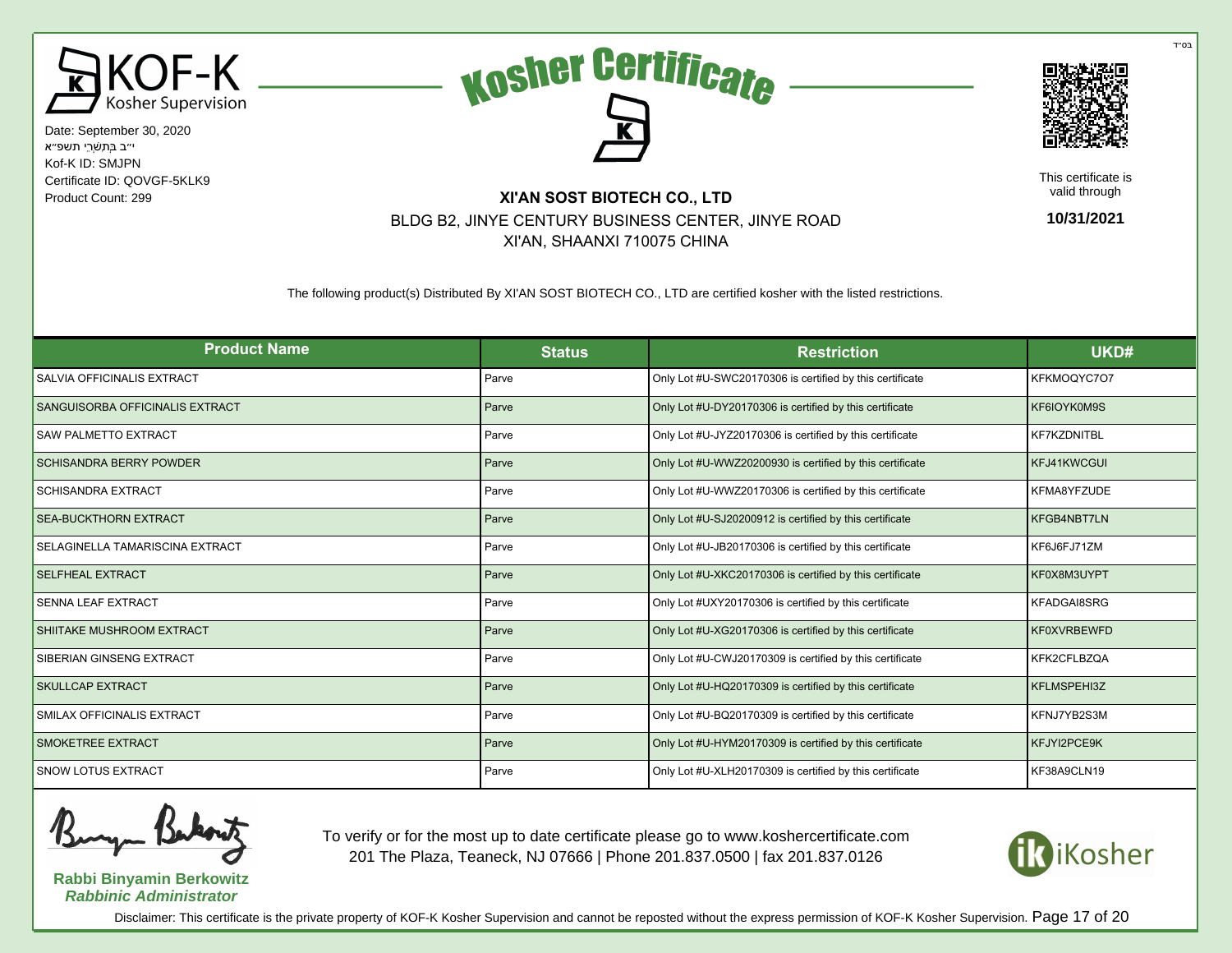





This certificate is valid through

**10/31/2021**

# Product Count: 299 **XI'AN SOST BIOTECH CO., LTD** BLDG B2, JINYE CENTURY BUSINESS CENTER, JINYE ROAD XI'AN, SHAANXI 710075 CHINA

The following product(s) Distributed By XI'AN SOST BIOTECH CO., LTD are certified kosher with the listed restrictions.

| <b>Product Name</b>                | <b>Status</b> | <b>Restriction</b>                                       | UKD#               |
|------------------------------------|---------------|----------------------------------------------------------|--------------------|
| SOPHORA JAPONICA EXTRACT           | Parve         | Only Lot #U-HM20170312 is certified by this certificate  | KFC1Z9CSPH2        |
| SOPHORA ROOT EXTRACT               | Parve         | Only Lot #U-KS20170312 is certified by this certificate  | <b>KF9LNNOAADR</b> |
| SOYBEAN EXTRACT                    | Parve         | Only Lot #U-DD20170312 is certified by this certificate  | <b>KFXNW3DZFTR</b> |
| SPHAERANTHUS INDICUS EXTRACT       | Parve         | Only Lot #U-DXC20170312 is certified by this certificate | KF7ASTORF1X        |
| <b>SPINACH EXTRACT</b>             | Parve         | Only Lot #U-BC20170312 is certified by this certificate  | KF7ERO0K9YZ        |
| SPINE DATE SEED EXTRACT            | Parve         | Only Lot #U-SZR20170312 is certified by this certificate | KFVGEX306I6        |
| <b>SPIRULINA POWDER</b>            | Parve         | Only Lot #U-LXZ20200929 is certified by this certificate | KFXR6VPHENW        |
| <b>STEPHANIA TETRANDRA EXTRACT</b> | Parve         | Only Lot #UJ20170316 is certified by this certificate    | KFNHVRM8GKF        |
| STEVIA REBAUDIANA EXTRACT          | Parve         | Only Lot #U-TYJ20170316 is certified by this certificate | KFE053JVTBR        |
| STRAWBERRY EXTRACT                 | Parve         | Only Lot #U-CM20170316 is certified by this certificate  | KFXLHSO39L7        |
| <b>SUGAR CANE EXTRACT</b>          | Parve         | Only Lot #U-GZ20170316 is certified by this certificate  | <b>KFJTKWYSVSO</b> |
| <b>SWEET TEA EXTRACT</b>           | Parve         | Only Lot #U-TC20170316 is certified by this certificate  | <b>KFZF7MDEVUS</b> |
| <b>TENDER BEDSTRAW EXTRACT</b>     | Parve         | Only Lot #U-ZYY20170316 is certified by this certificate | KFTGW62ZKQJ        |
| THE WHEAT SEEDLING EXTRACT         | Parve         | Only Lot #U-XMM20170316 is certified by this certificate | KF9LKB663BT        |
| <b>THYME EXTRACT</b>               | Parve         | Only Lot #U-BLX20170317 is certified by this certificate | KFJ5D73IWFP        |

**Rabbi Binyamin Berkowitz Rabbinic Administrator**

To verify or for the most up to date certificate please go to www.koshercertificate.com 201 The Plaza, Teaneck, NJ 07666 | Phone 201.837.0500 | fax 201.837.0126



Disclaimer: This certificate is the private property of KOF-K Kosher Supervision and cannot be reposted without the express permission of KOF-K Kosher Supervision. Page 18 of 20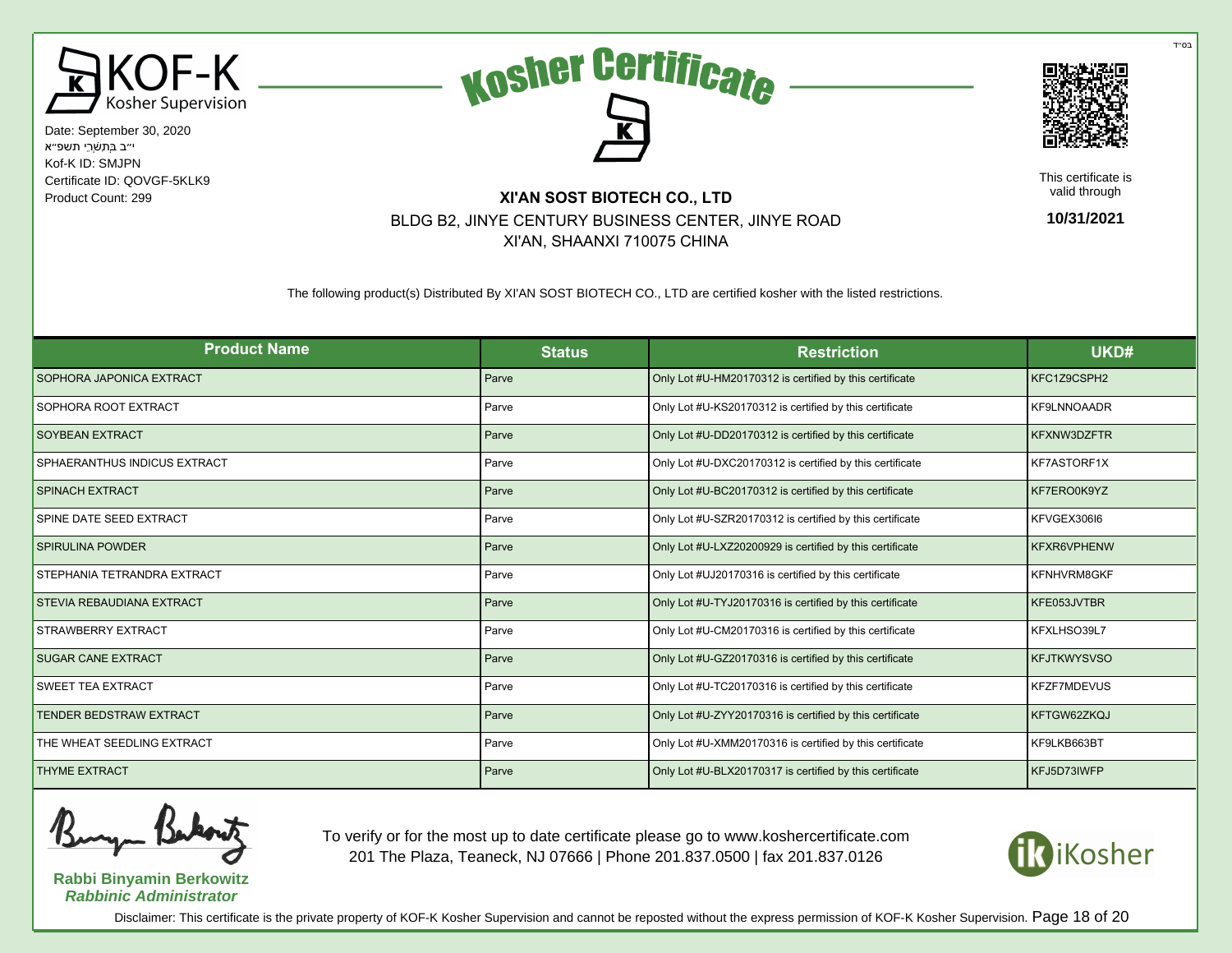





This certificate is valid through

**10/31/2021**

# Product Count: 299 **XI'AN SOST BIOTECH CO., LTD** BLDG B2, JINYE CENTURY BUSINESS CENTER, JINYE ROAD XI'AN, SHAANXI 710075 CHINA

The following product(s) Distributed By XI'AN SOST BIOTECH CO., LTD are certified kosher with the listed restrictions.

| <b>Product Name</b>                   | <b>Status</b> | <b>Restriction</b>                                         | UKD#               |
|---------------------------------------|---------------|------------------------------------------------------------|--------------------|
| <b>TOMATO EXTRACT</b>                 | Parve         | Only Lot #UQ20170317 is certified by this certificate      | KFAKL4KHWXO        |
| <b>TONGKAT ALI EXTRACT</b>            | Parve         | Only Lot #U-DGAL20170317 is certified by this certificate  | <b>KFWQZODIXYV</b> |
| <b>TRAMETES VERSICOLOR EXTRACT</b>    | Parve         | Only Lot #U-YZ20170317 is certified by this certificate    | KFP78PGL6VS        |
| <b>TREMELLA EXTRACT</b>               | Parve         | Only Lot #U-YE20170321 is certified by this certificate    | KFWKGBSFD3C        |
| <b>TRIBULUS TERRESTRIS EXTRACT</b>    | Parve         | Only Lot #U-CJL20170321 is certified by this certificate   | KFE9LGBB8M0        |
| <b>TRIFOLIUM PRATENSE EXTRACT</b>     | Parve         | Only Lot #U-HCYC20170321 is certified by this certificate  | KF47BESKV3H        |
| <b>TRIPTERYGIUM WILFORDII EXTRACT</b> | Parve         | Only Lot #U-LGT20170321 is certified by this certificate   | KF305S7BDOL        |
| <b>TURMERIC EXTRACT</b>               | Parve         | Only Lot #U-JH20170321 is certified by this certificate    | KFJ8BJ8XISK        |
| <b>ULMUS RUBRA EXTRACT</b>            | Parve         | Only Lot #U-CYP20200930 is certified by this certificate   | KFUV2QJM8QP        |
| UNDARIA PINNATIFIDA EXTRACT           | Parve         | Only Lot #U-QDC20170321 is certified by this certificate   | KFHH5U6624Z        |
| UNDERLEAF PEARL EXTRACT               | Parve         | Only Lot #U-YXZ20170321 is certified by this certificate   | KFFG5N5IZFP        |
| <b>VALERIAN ROOT EXTRACT</b>          | Parve         | Only Lot #U-XC20170321 is certified by this certificate    | <b>KFQ9BSSUCBF</b> |
| <b>VANILLIN</b>                       | Parve         | Only Lot #U-XLS20200929 is certified by this certificate   | KFI5RLQ7KCB        |
| <b>VERBENA EXTRACT</b>                | Parve         | Only Lot #U-MBC20170321 is certified by this certificate   | <b>KFDQDPWQTYO</b> |
| <b>VINCA MINOR EXTRACT</b>            | Parve         | Only Lot #U-XMCCH20170321 is certified by this certificate | KFNNL16AI2C        |

**Rabbi Binyamin Berkowitz Rabbinic Administrator**

To verify or for the most up to date certificate please go to www.koshercertificate.com 201 The Plaza, Teaneck, NJ 07666 | Phone 201.837.0500 | fax 201.837.0126



בּס״ד

Disclaimer: This certificate is the private property of KOF-K Kosher Supervision and cannot be reposted without the express permission of KOF-K Kosher Supervision. Page 19 of 20